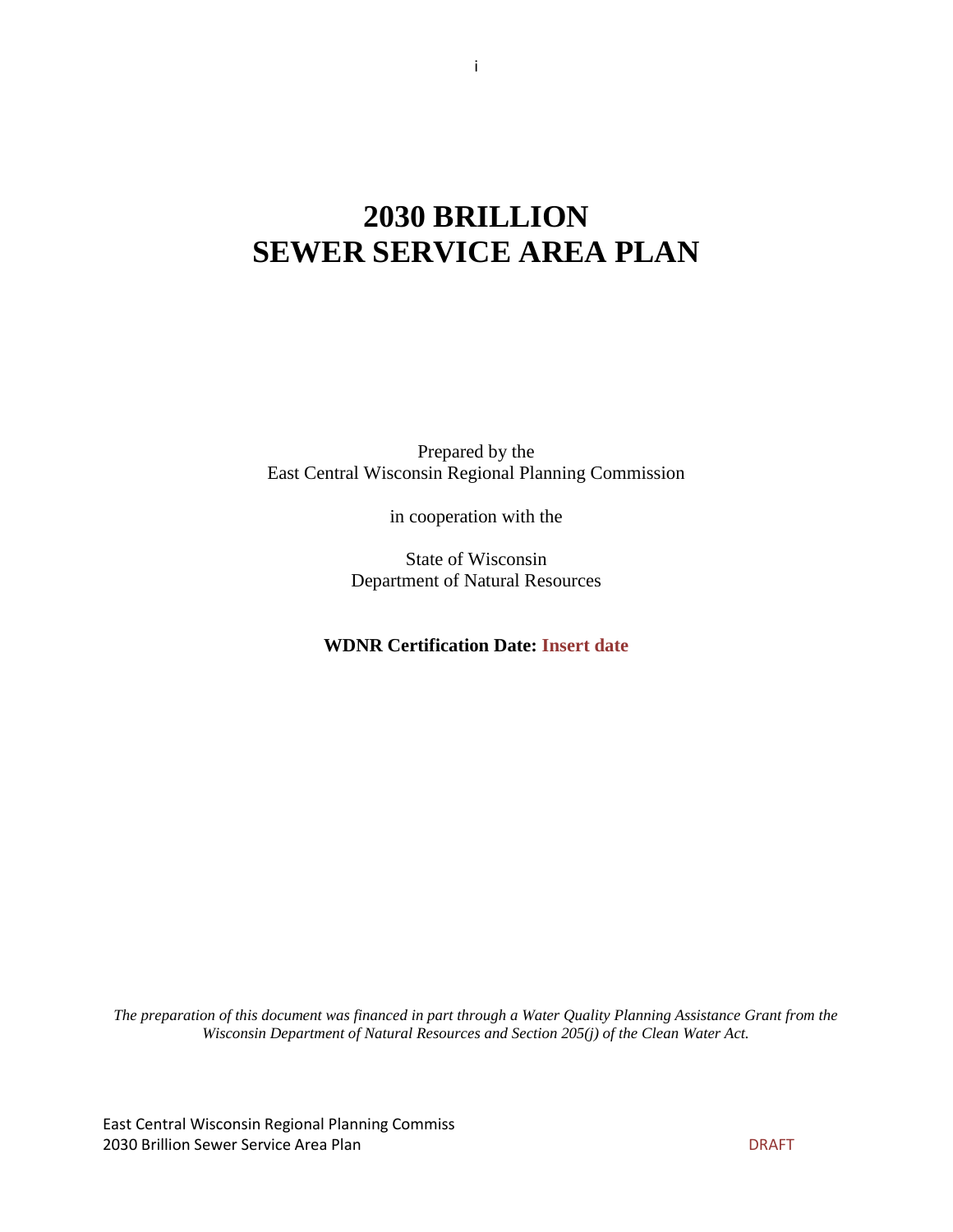## **EAST CENTRAL WISCONSIN REGIONAL PLANNING COMMISSION 2012 – 2013 Membership**

#### **COMMISSION MEMBERS**

Robert Hermes, Chair Donna Kalata, Vice-Chair

#### CALUMET COUNTY OUTAGAMIE COUNTY WAUSHARA COUNTY

Bill Barribeau Tom Nelson\* Donna Kalata

Pat Laughrin **Indy Schuette** Larry Timm Merlin Gentz Tim Hanna Neal Strehlow Carl Anthony Kevin Sturn Paul Hirte

#### MARQUETTE COUNTY SHAWANO COUNTY WINNEBAGO COUNTY

Non-Member Jerry Erdmann Mark Harris Ken Cappelle\* Ernie Bellin\* Marshal Geise David Albrecht

Ken Robl Jim Erdmann Burk Tower

#### MENOMINEE COUNTY WAUPACA COUNTY

Elizabeth Moses Dick Koeppen Ruth Winter Gary Barrington Robert Hermes\* Brian Smith\*

DuWayne Federwitz

*\* Community Facilities Committee Members*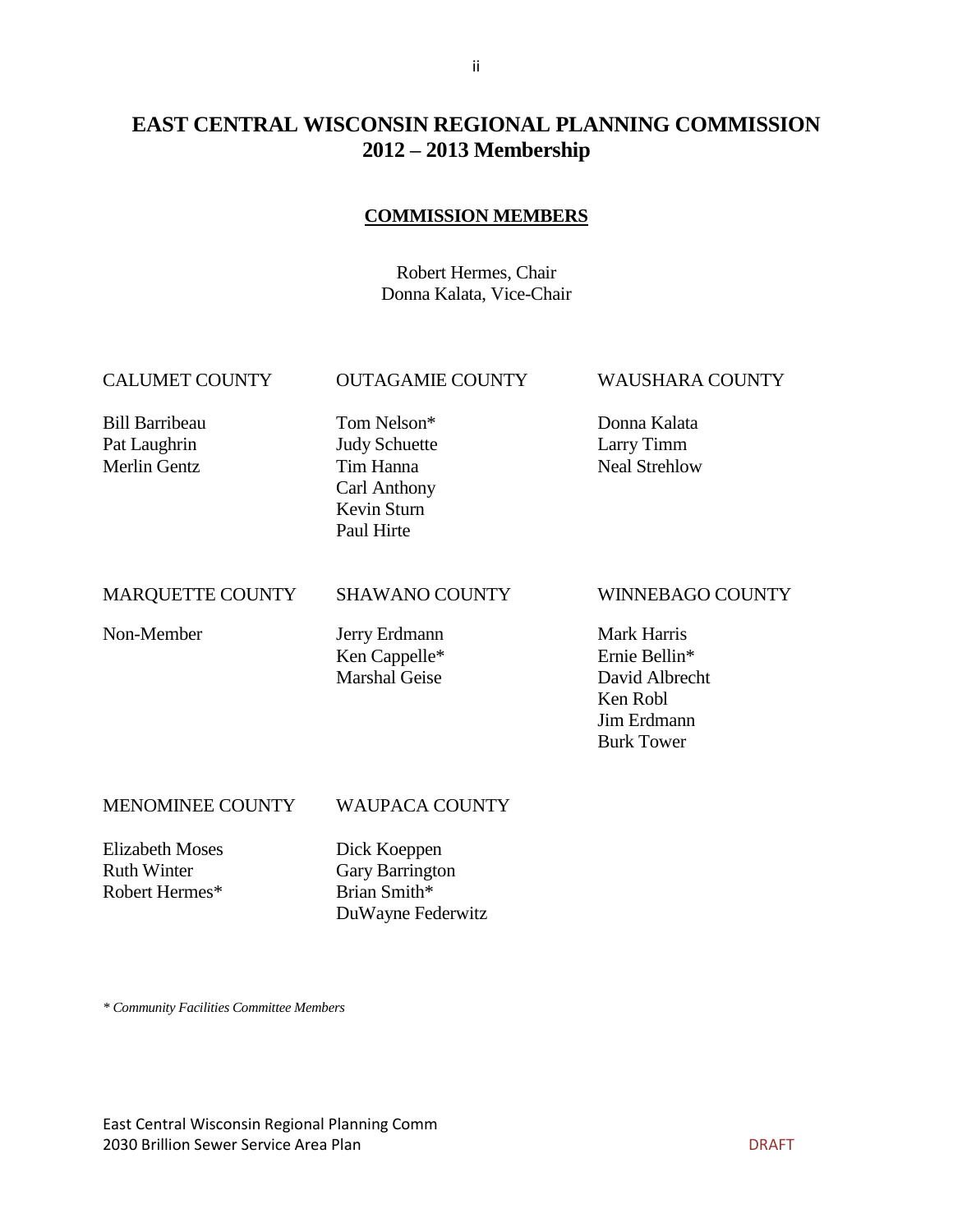#### ABSTRACT

| Title:           | <b>BRILLION SEWER SERVICE AREA PLAN</b>                                                                  |
|------------------|----------------------------------------------------------------------------------------------------------|
| Staff:           | Joe Huffman – SSA Planner                                                                                |
| Subject:         | Sanitary sewer service area delineation for future<br>community growth.                                  |
| Date:            | <b>Insert Date (WDNR Certification Date)</b>                                                             |
| Planning Agency: | East Central Wisconsin Regional Planning Commission<br>400 Ahnaip Street, Suite 100<br>Menasha, WI 54952 |

*This plan updates and supersedes the 2000 Brillion Sewer Service Area Plan which is an element of the Manitowoc River Basin Water Quality Management Plan. This plan was prepared by the East Central Wisconsin Regional Planning Commission and was certified by the Wisconsin Department of Natural Resources on Insert Date as part of the State of Wisconsin Water Quality Management Plan. It provides population and land use projections and delineates future growth areas for the Brillion Sewer Service Area. Also identified are environmentally sensitive areas which should not be developed. This plan contains policy recommendations encouraging cost-effective and environmentally sound development patterns.*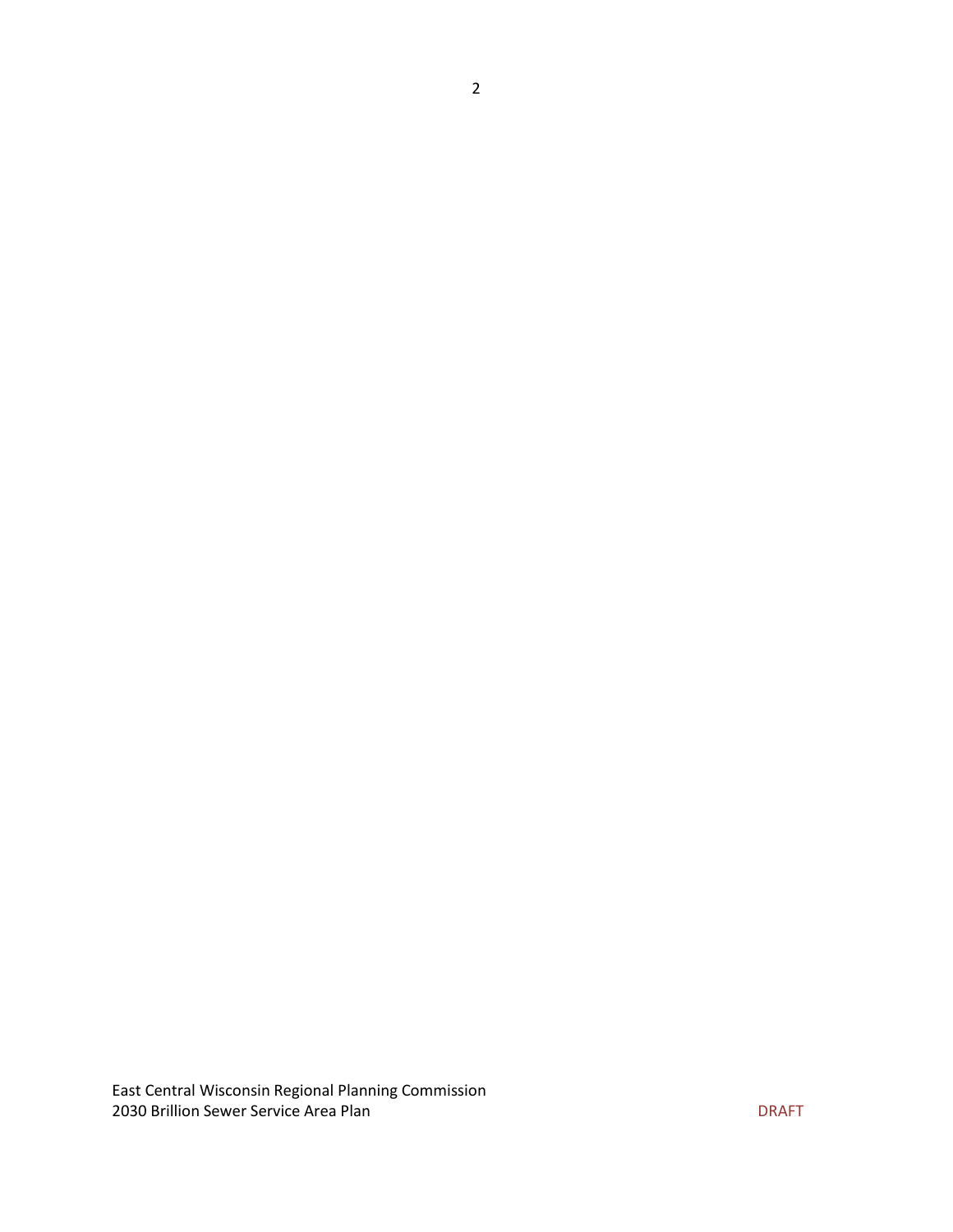# **CONTENTS**

| SEWER SERVICE AREA DELINEATION AND PLANNING PROCESS |              |
|-----------------------------------------------------|--------------|
|                                                     |              |
|                                                     |              |
|                                                     |              |
|                                                     |              |
|                                                     |              |
|                                                     |              |
|                                                     |              |
|                                                     |              |
|                                                     |              |
|                                                     |              |
|                                                     |              |
|                                                     |              |
| East Central Wisconsin Regional Planning Commission |              |
| 2030 Brillion Sewer Service Area Plan               | <b>DRAFT</b> |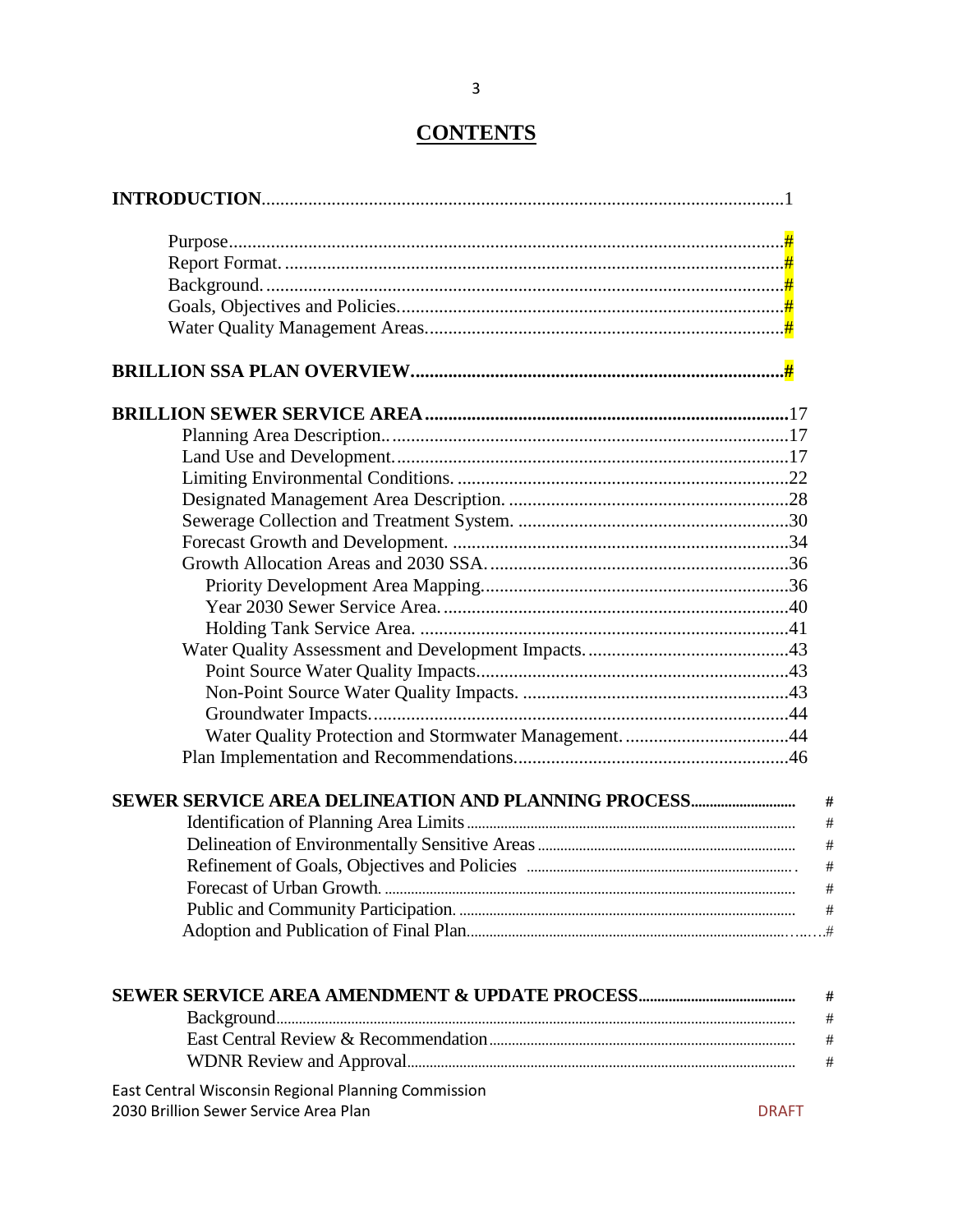### **APPENDICES**

### **TABLES**

|                                                                                      | # |
|--------------------------------------------------------------------------------------|---|
| Table 5 - Brillion SSA – Existing (2005) Non-Point Source Pollution Loading Estimate | # |
| Table 6 - Brillion SSA – Future (2030) Non-Point Source Pollution Loading Estimate   | # |
|                                                                                      |   |

#### **EXHIBITS**

# **Figures**

|--|--|--|--|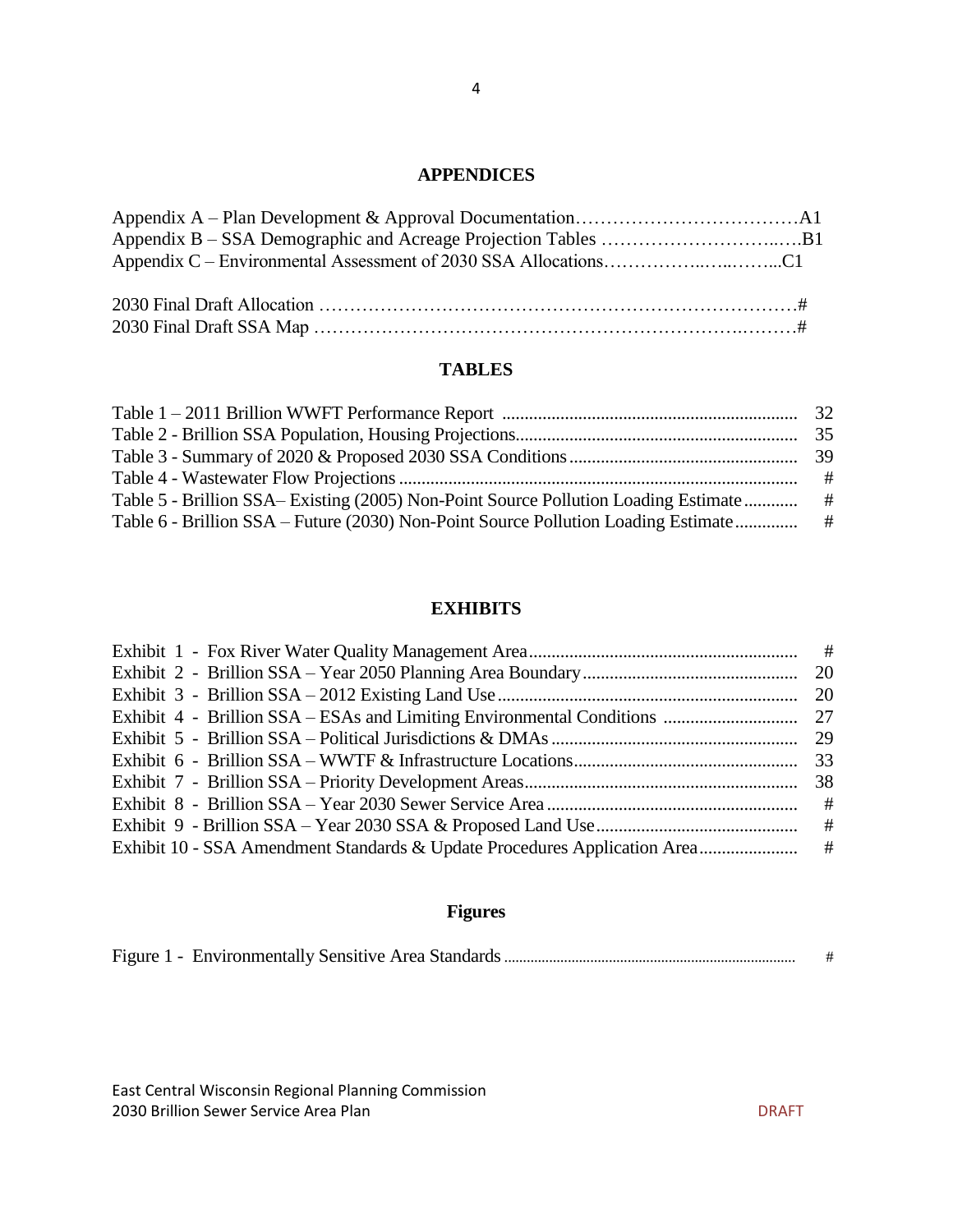#### **Plan Assumptions & Reader Notes**

The beginning year for this update was 2012, and hence; data was finalized late 2012 to coincide with this starting timeframe. The plan itself looks out 20 years into the future (2030). The reader should further note that all references to SSA boundaries and acreages are associated with the 'updated' (2012) land use conditions, not with the 'current' (2000) plan features. Basically, the plan is written as if it has already obtained WDNR approval.

### **2030 SSA Population, Development and Acreage Projections**

In order to ease the reading of this document, all of the detailed demographic and development projection data for each Designated Management Areas (DMA) are contained in a separate appendix (Appendix B). Figures for the aggregate SSA are referenced in the text for descriptive purposes. An attempt was made to have all data reflect conditions as of April, 2012. The planning horizon also encompasses a slightly longer time span, rather than the traditional 20 year span. This will allow staff to provide (in 5-year increments) a 20-year population and development projection when reviewing sewer projects and sizing through the Water Quality Management (WQM or 208) review process.

### **Future Land Use Designations**

The SSA plan has tables and maps which illustrate 2030 SSA's vacant acreage by proposed land use type. Each community's land use classification scheme was assessed and simplified so that common land use categories could be compared.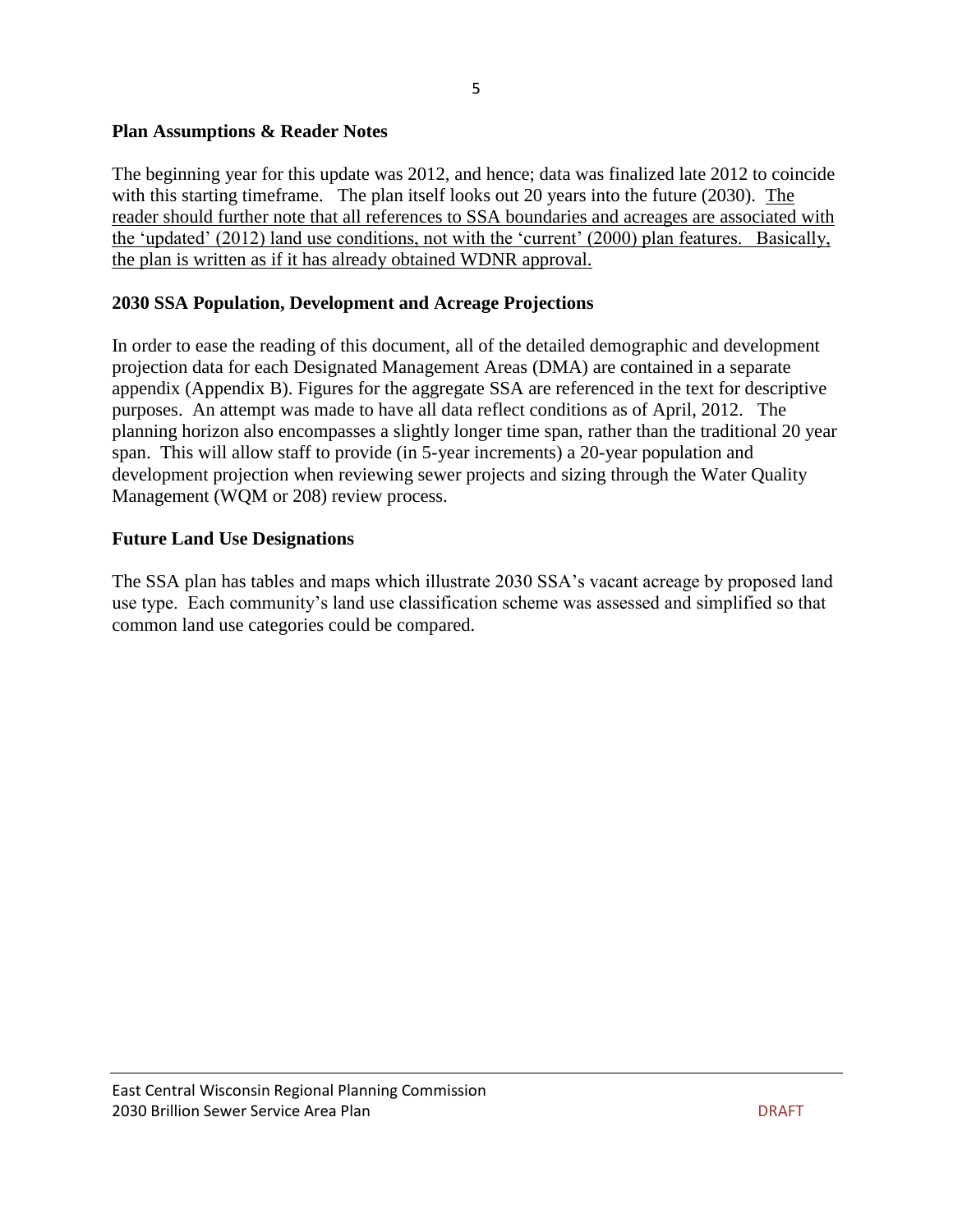#### **BRILLION SEWER SERVICE AREA**

#### **PLANNING AREA DESCRIPTION**

The planning area is defined partially by what is felt to be an approximation of the "ultimate service" area of the treatment plant based on capacity, the extent of service areas for individual lift stations or interceptor sewers, as well as delineating and including nearby clusters of development currently on on-site systems which may have long-term needs for sanitary sewer (usually more than 20 years).

The Brillion planning area and sewer service area are located in the northeastern part of Calumet County at the intersection of USH 10 and CTH PP. The majority of the planning area is located within the Town of Brillion, with some portions extending into the Town of Rantoul, and includes the City of Brillion. This plan update re-configures the planning area to exclude large areas of WDNR wetlands, (Exhibit 2). The total Planning Area encompasses approximately 5, 217.7 acres or 8.2 square miles. The updated Planning Area includes all of Sections 22, 23, 24, 25 and portions of Sections 21, 26, 27, 28, 34, 35 and 36 in T.20N-R.20E, and; portions of Sections 1, 2 and 3 in T.19N-R.20E.

Planning area additions/expansions: There were approximately 672 acres deleted from the previous planning area. Of the 672 acres removed, 632 acres were designated wetland areas with the remaining 40 acres being removed from the Town of Rantoul. Only 40 acres were being added to expand the planning area. The 40 acre planning area expansion is located along Round Lake Road, more particularly the NW ¼, SE ¼, Section 36, T20N, R20E. This minor addition is to avoid a coincidence of line between the sewer service area, (SSA), and the planning area boundary, (PAB). In summary, the 2050 Brillion planning area boundary had a net decrease of 632 acres from the previous plan, (Exhibit 2).

#### **LAND USE AND DEVELOPMENT**

Exhibit 3 illustrates the 2012 existing land use for the Brillion SSA along with the updated planning area boundary for reference purposes. This information is based on the Commission's detailed land use inventory with corrections made by the community during the update process. This data corresponds with a timeframe (or 'snapshot') of mid-year 2012

East Central Wisconsin Regional Planning Commission 2030 Brillion Sewer Service Area Plan DRAFT In this update, the 2030 SSA contains 1,834.6, an increase of 11% over the last plan period or 183.3 acres. Within the 2030 SSA 910 acres (49.6%) are considered to be developed. The developed lands can be described as follows (Appendix B, Table B-11): 520 acres of single family and multifamily residential land use (20% of total SSA); 35.7 acres of commercial land use ( 1.9% of total SSA); 48.4 acres of industrial land use (2.6% of total SSA); 300.3 acres of transportation/road use (16.4% of total SSA); 153.3 acres of public/institutional/use (8.4% of total SSA); 5.8 acres of utility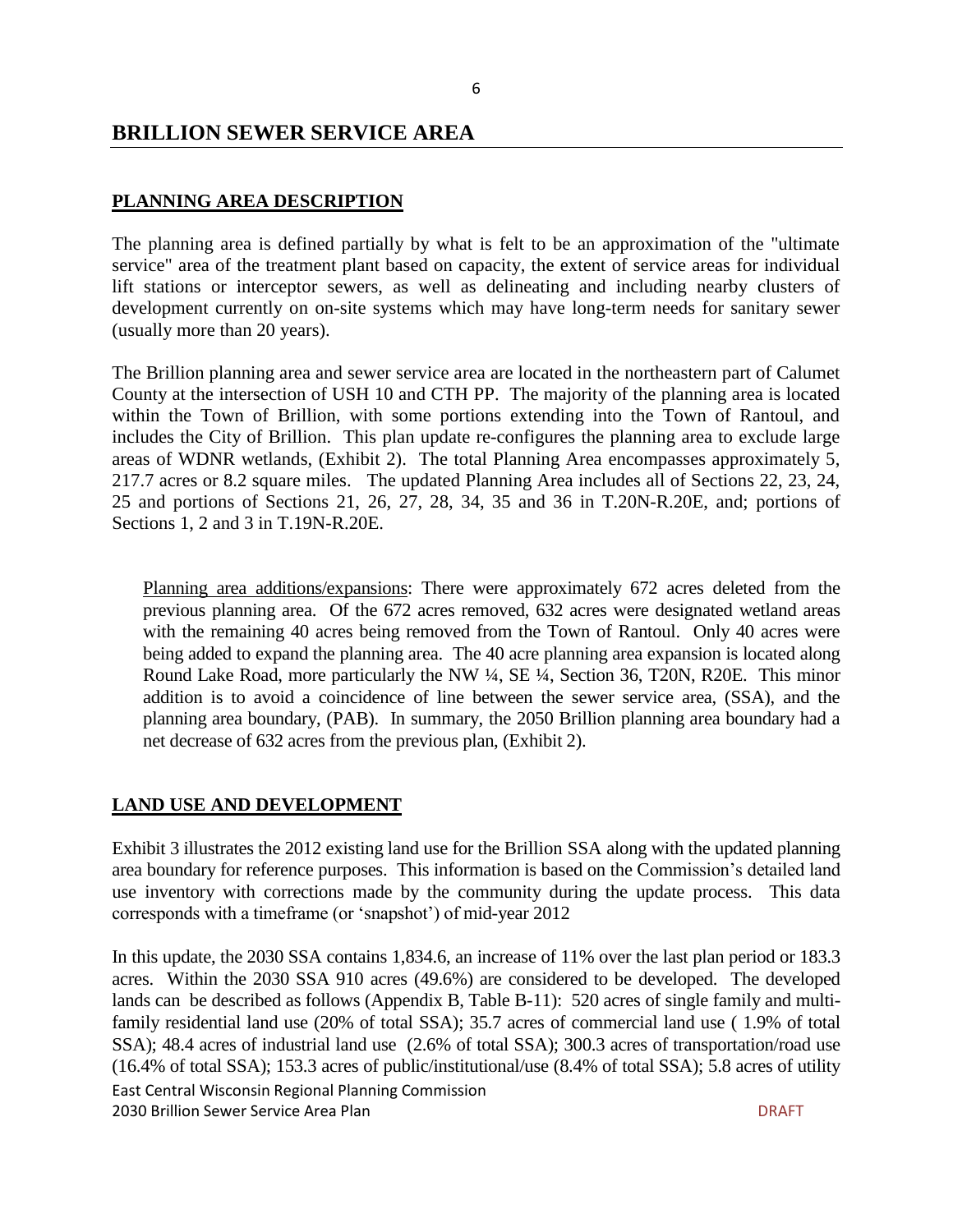use or planned stormwater detention ponds (0.3% of total). A total of 62.1 acres are considered to be undevelopable land areas or 3.4%. The remaining 137 acres, (7.5% of total area), are designated as environmentally sensitive areas that include wetland and/or stream buffers and designated wetland areas.

#### **Residential Development**

Residential development within the 2030 Brillion Sewer Service Area is the dominate land use category. There are considered to be 15.9 acres of multi-family residential, exclusively confined to the city's south central downtown district. The balance of residential development, 350.3 acres of single family residential can be found concentrated in the central north-south corridor within the City of Brillion and scattered residential development throughout the service area. Planned residential developments are expected to continue within the Brillion service area thus promoting cost-effective delivery of services.

#### **Commercial Development**

Existing commercial development can be found within the downtown district of Brillion which represents approximately 27.5% of all commercial development, (9.8 acres). Commercial activity has made significant inroads north of USH 10 in the City of Brillion. Commercial development accounts for 75% of all commercial development or 28.6 acres. There are no known designated commercial or office parks within the City of Brillion.

#### **Industrial Development**

Industrial development is confined primarily within the north and northeast portion of the 2030 service area. While there are no known designated industrial parks in the City of Brillion, 39.2 acres or 81% of the industrial development lies north and east of USH 10. Small pockets of industrial development are found in the downtown district amounting to less than 2 acres or 3.9% of the total industrial development. The Brillion area is home to at least three major manufacturing or industrial operations providing major employment opportunities to the surrounding area. One active quarry and a municipal landfill can be found in the northern most portion of the City of Brillion. The large land masses have no impact to the wastewater treatment facility thereby not being a contributor to flow volumes and therefore not part of the 2030 Brillion Sewer Service Area.

#### **Public/ Institutional Uses**

East Central Wisconsin Regional Planning Commission 2030 Brillion Sewer Service Area Plan DRAFT New York Service Area Plan DRAFT New York Service Area Plan DRAFT The City of Brillion provides public and administrative services with respect to open space and recreational facilities, fire protection, police services, educational opportunities, public drinking water and sewer service. The City of Brillion provides park facilities that can be describe as such; Horn Park located east of North Parkway Drive and north of Madison Street; Heritage Park located on South Main Street and CTH PP; Peters Athletic Field located on South Glenview Avenue and Tesch Street; South Park located on South Main and Horn Streets. In addition, the City of Brillion is host to the Deer Run Golf Course situated east of CTH PP and north of Fawn Ridge Subdivision.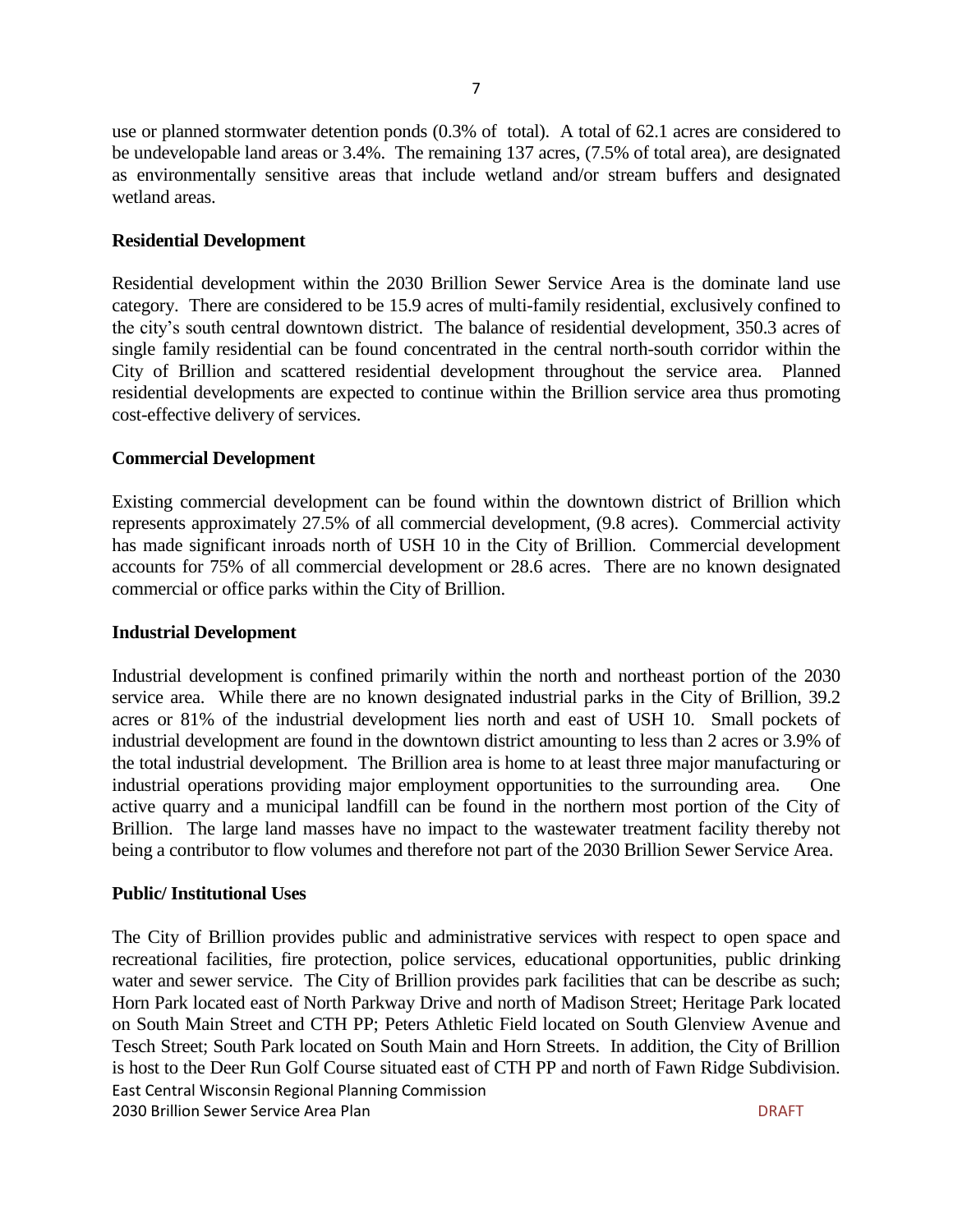In a more regional sense the Brillion area has access to organizations and natural settings that include the Brillion State Wildlife Area, High Cliff State Park, the Brillion Conservation Club and the Brillion Nature Center. Several lakes are in the area for boating, wildlife and fishing opportunities. The most notable water body is Round Lake located southeast of the City of Brillion providing surface water activities. Public and parochial schools are part of the Brillion School District.

A mixture of urban, agricultural, recreational and rural development is present in the planning area. The City of Brillion is the core of denser urban development. With a 2030 estimated population of 3,308 persons, the City of Brillion covers an area of approximately 1,757.9 acres, (2.75 square miles), of which approximately forty-six per cent is developed. The Towns of Brillion and Rantoul, to the extent they are included in this plan, is developing predominately residential land uses with large vacant areas of agricultural and woodland uses. The existing developments within the towns are served by on-site systems.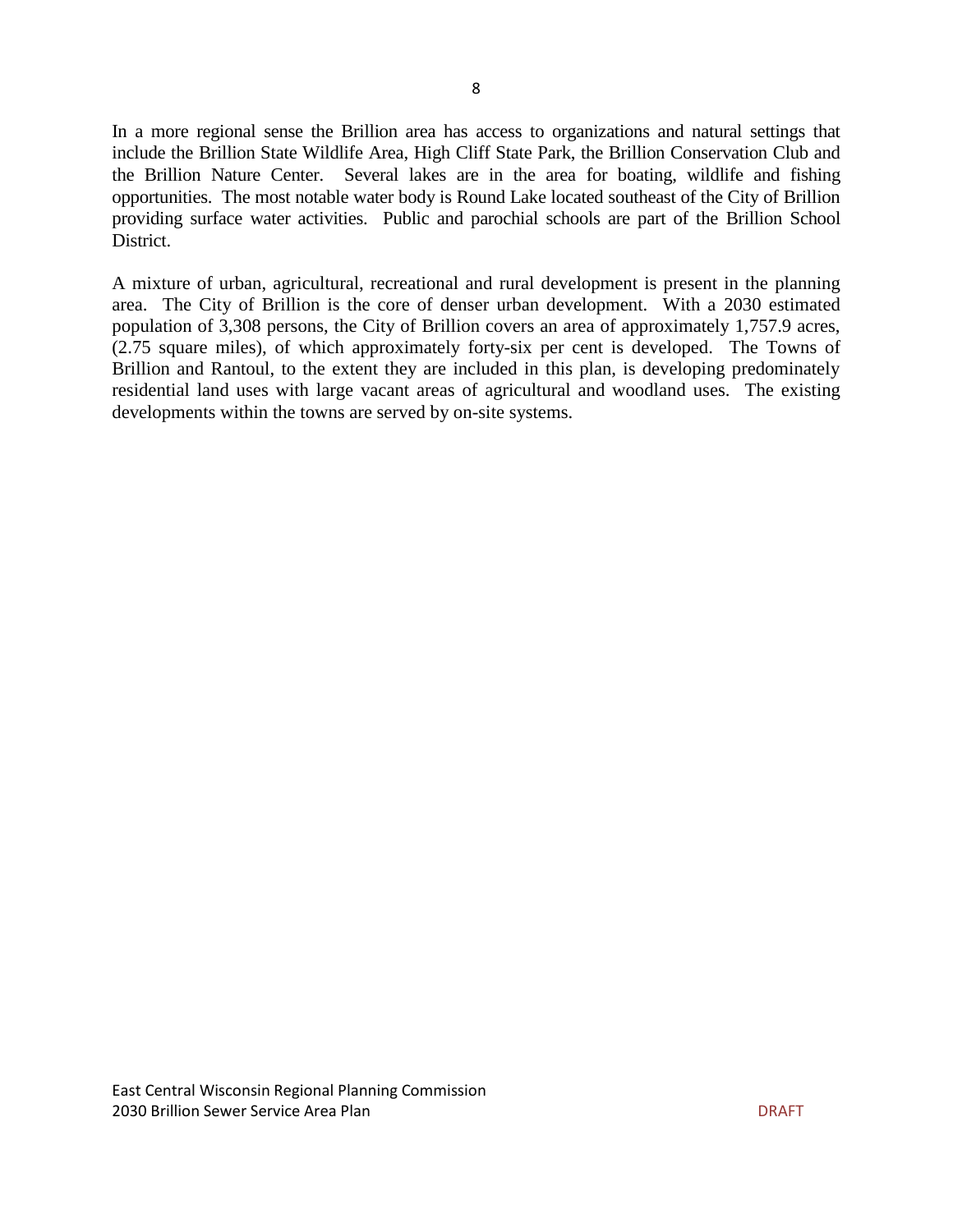Exhibit #2 2050 Planning Area Boundary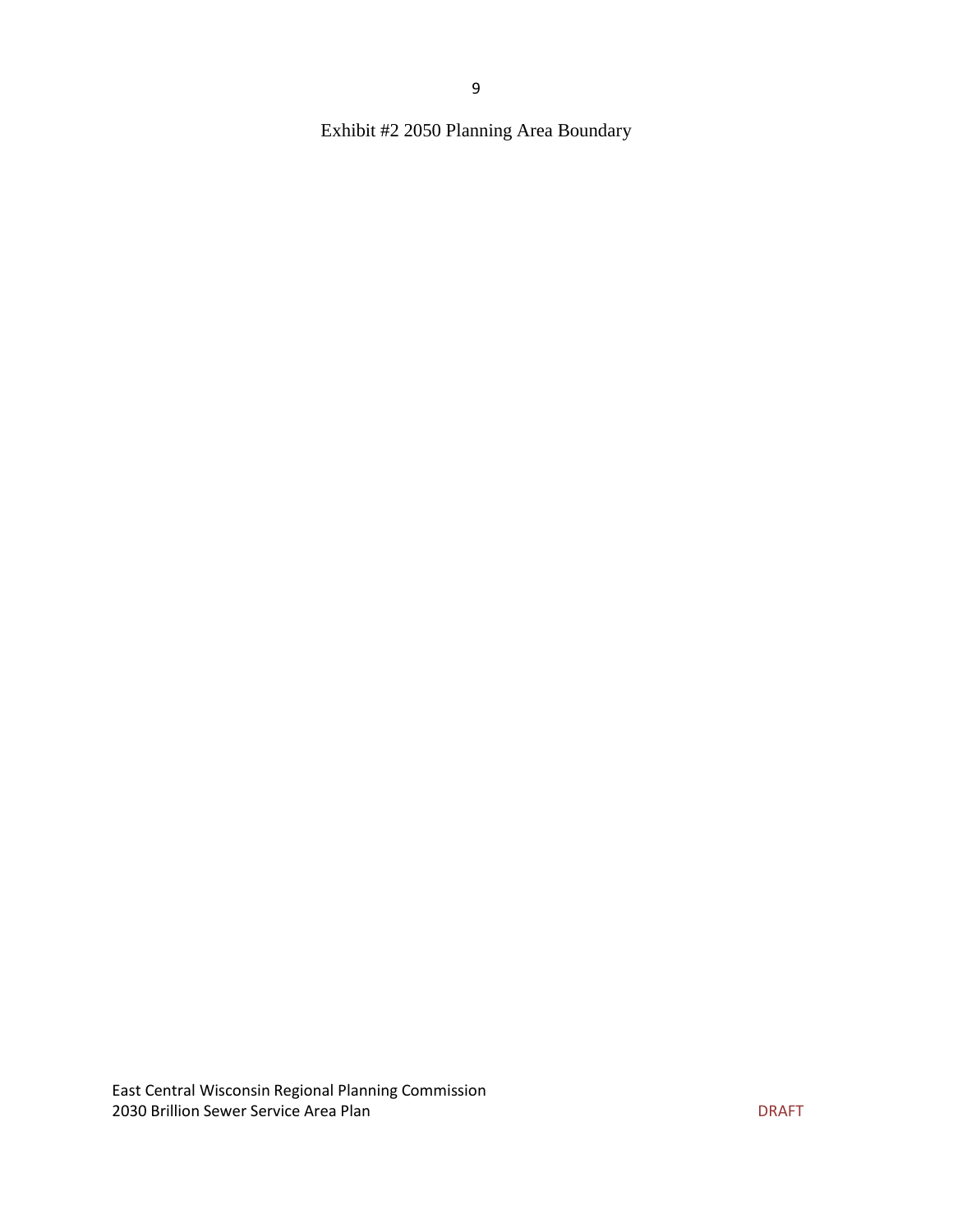**Exhibit #2 Year 2012 Existing Land Use**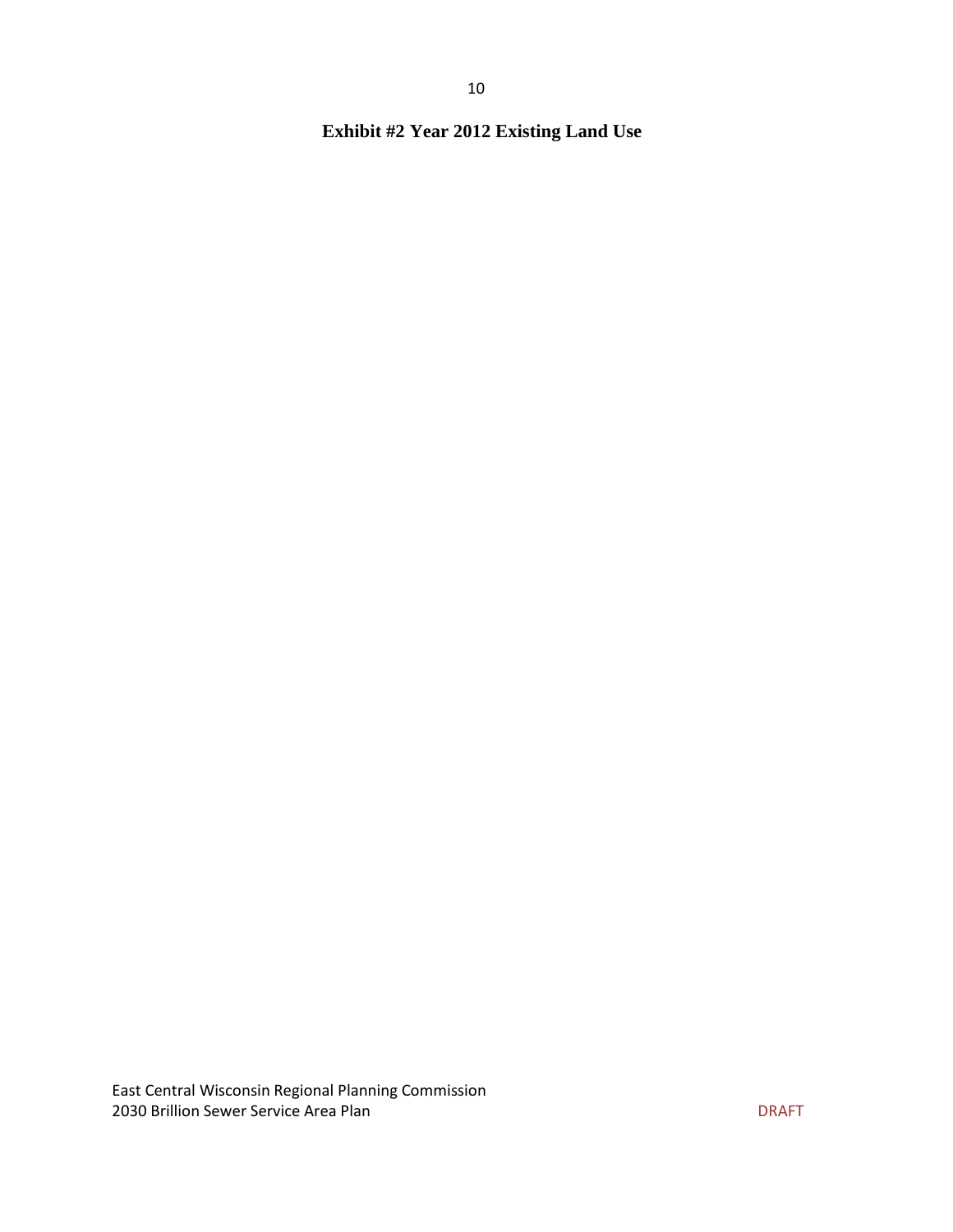#### **LIMITING ENVIRONMENTAL CONDITIONS**

Limiting environmental conditions for development are found throughout the Brillion planning area as indicated on Exhibit 4. Areas of steep slope are prevalent in the eastern and southern quadrants of the planning area with smaller areas scattered throughout the service area. High bedrock appears to be consolidated to an area south and west of the wastewater treatment facility. Being a rather large expanse this bedrock area covers approximately 275 acres. Ground water within two feet of the surface is abundant throughout the City of Brillion and the Towns of Brillion and Rantoul as a whole. These conditions will pose minor limitations for development and the use of individual septic systems within the planning area.

#### **Watersheds & Water Features**

The Brillion Sewer Service Area and its Planning Area falls entirely within the North Branch Manitowoc River subwatershed of the Manitowoc River Basin with all drainage flowing directly or indirectly into Lake Michigan via existing ditches, wetland areas, and stream corridors. The North Branch Manitowoc River subwatershed covers most of northeastern Calumet County and encompasses approximately 42,746 acres (66.8 square miles). This subwatershed was recommended for additional study and assessment to determine the watershed's ranking for the NPS priority selection process according to the Manitowoc River Basin Plan (WDNR, 1991).

Major surface water features within the Brillion Planning Area include:

- Spring Creek According to the Manitowoc River Basin Plan, this creek is a very hard water stream originating north of Brillion and flowing for more than five miles generally southwesterly before draining into the Brillion Marsh and continuing to its confluence with the North Branch Manitowoc River. The sport fishery of this creek is limited due to the sluggish flow of water through the Brillion Marsh, as well as the periodic low oxygen content;
- Black Creek This creek is located in the southern portion of the Planning Area, north of Deer View Road. According to the Surface Water Resources of Calumet County (WDNR, 1971), Black Creek is an intermittent stream that seasonally flows into Brillion Marsh with little or no fishery potential.
- Grass Lake According to the Surface Water Resources of Calumet County, Grass Lake is a marshy basin which contains no fishery and has little recreational use except waterfowl hunting. No public access is available to this lake.
- Brillion Marsh The largest wetland area within the subwatershed, this marsh is the headwaters for the North Branch Manitowoc River.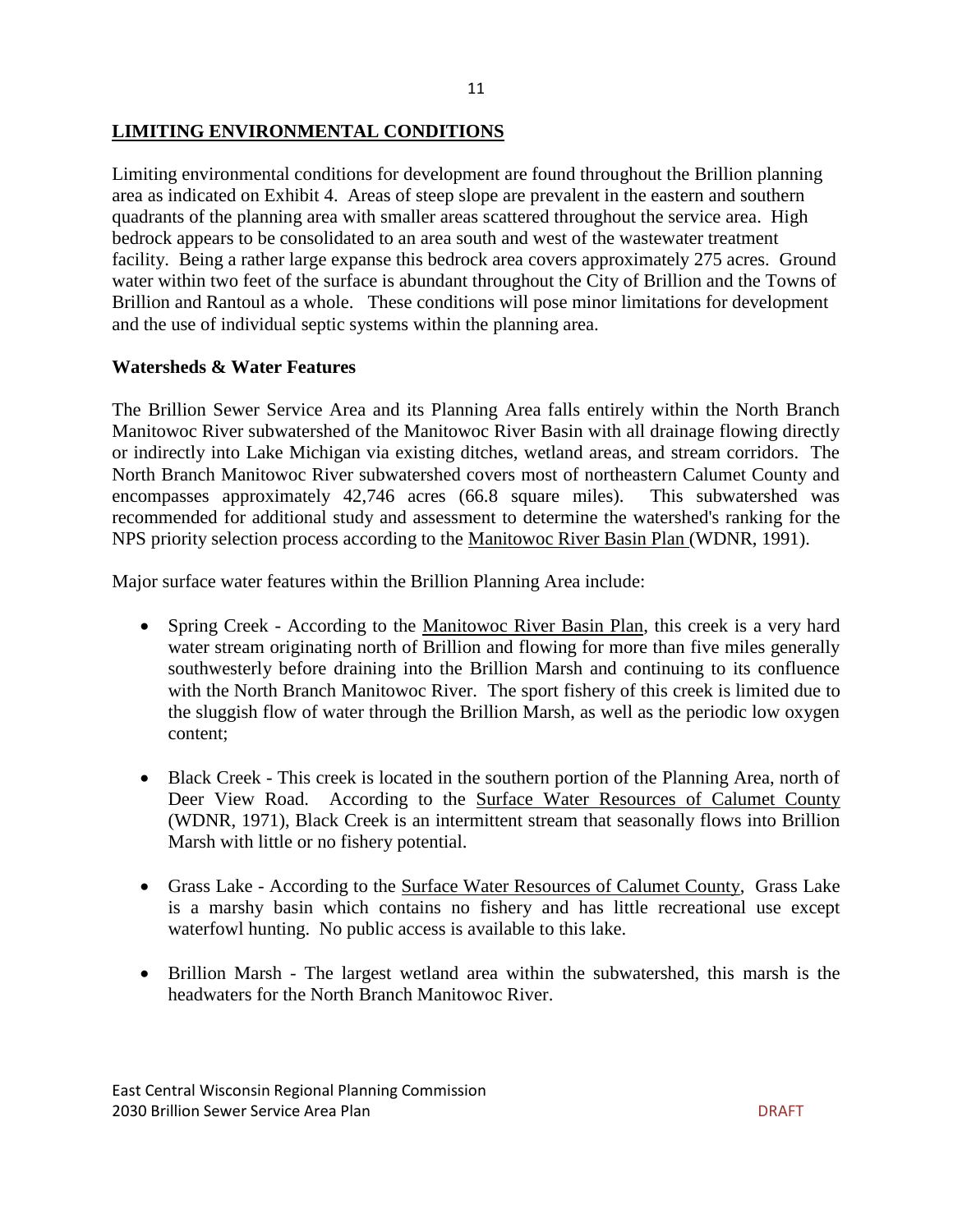#### **Wetlands**

Wetlands are essential environmental features for providing wildlife habitat, scenic open spaces, flood water retention and groundwater discharge areas. Wetlands act as a natural filtering system for nutrients such as phosphorus and nitrates. They provide a buffer zone protecting shorelines and streambanks. These wetlands are found throughout the Planning Area, but are most prevalent in the western and southern portions.

Forested wetlands are found mainly in the southern portion of the Planning Area, east of CTH PP, while several areas of scrub/shrub wetlands existing north of USH 10 and west of CTH PP. Large areas of palustrine, emergent, narrow-leaved wetlands exist within the Brillion Marsh, the headwaters for the North Branch Manitowoc River. Portions of this marsh are owned by the WDNR and designated as the Brillion State Wildlife Area. The Brillion State Wildlife Area is managed primarily for waterfowl and is open for public hunting, trapping, and dog trials. Great egrets, a Wisconsin threatened species, are common during the summer months within the Wildlife Area.

Wisconsin Administrative Code NR 115 and NR 117 mandate that wetlands be protected in both the rural and urban areas of the state. In the unincorporated areas, NR 115 protects wetlands or portions of wetlands within the shoreland zone that are designated on Wisconsin Wetland Inventory maps prepared by the Wisconsin Department of Natural Resources. To protect wetlands in incorporated areas, NR 117 was enacted in 1983 and requires that all wetlands or portion of 5 acres or more in size located in the shoreland zone be protected and outlines minimum shoreland zoning standards for Wisconsin cities and villages. In addition to NR 115 and NR 117, NR 103 outlines water quality standards for wetlands and requires that all practicable alternatives be considered to avoid and minimize wetland disturbance and to ensure preservation, protection, restoration and management of wetlands. Any alterations that are to be made to any wetland, regardless of size, need to be reviewed and approved by the U.S. Corps of Engineers and the WDNR before any action can be taken.

#### **Floodplains**

Mapped FEMA Floodplains exist within various portions of the defined Planning Area. Areas susceptible to flooding are considered unsuitable for any type of development due to the potential health risks and property damage. As revised in 1984, the Flood Insurance Rate Map (FIRM) for the *unincorporated* portions of Calumet County identify numerous areas within the Town of Brillion and Town of Rantoul which are subject to flooding within the 100-year floodplain. These areas are located along Black Creek and surrounding Grass Lake in the southern portion of the Planning Area; encompassing a majority of the Brillion Wildlife Area in the western portion; along Spring Creek and the "Ariens Ditch" in the northern portion, and; in several spotty low-lying areas in the eastern portion of the Planning Area. A majority of the floodplain areas outside of the City are currently undeveloped at this time and will place some moderate limitations on the expansion of development.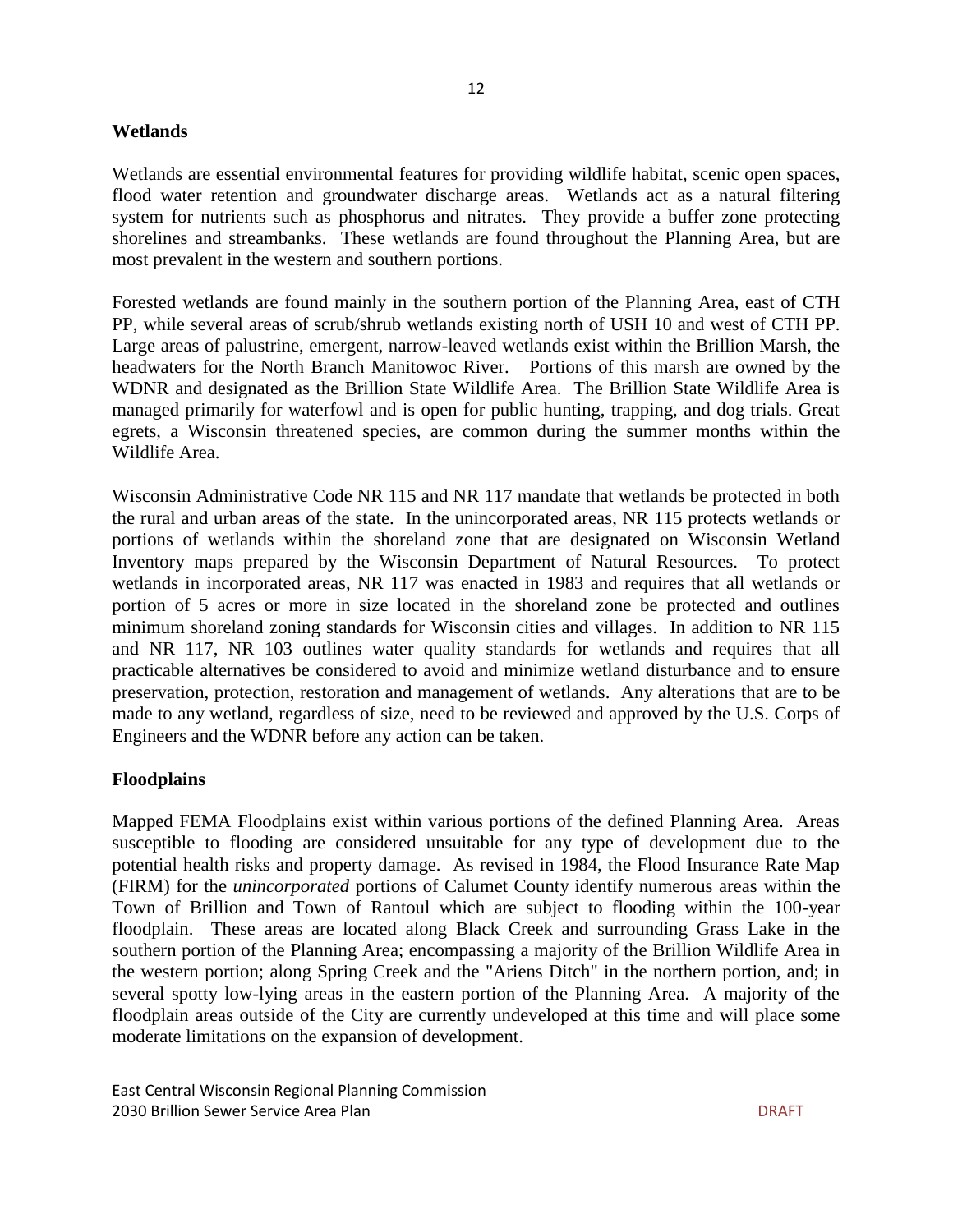As revised in 1984, the Flood Insurance Rate Map (FIRM) for the *incorporated* portions of Calumet County identify areas within the City of Brillion subject to flooding within the 100-year floodplain along the Spring Creek corridor, Black Creek corridor, and the "Ariens Ditch". A large portion of these areas are currently developed or encroached upon which has caused flooding problems in previous years. The City has taken some measures recently to construct new flood control structures and identify future stormwater detention/retention ponds which will alleviate future flooding. Several of these flood storage areas are shown as "undevelopable" on Exhibit 1. Several of the floodplain areas are in the process of being re-evaluated by FEMA for exclusion from the floodplain designation.

#### **Soils**

Soils support the physical base for development within the Planning Area. Knowledge of the limitations and potential difficulties of soil types is important in evaluating land use proposals such as residential development, utility installation and other various projects. Some soils exhibit characteristics such as slumping, compaction, erosion, and high water tables which place limits on development. Severe soil limitations do not necessarily indicate areas cannot be developed, but rather indicate more extensive construction measures must be taken to prevent environmental and property damage. These construction techniques generally increase the costs of development and the utilities needed to service that development.

According to the Soil Survey of Calumet and Manitowoc Counties, prepared by the USDA in 1980, three major soil associations are present within the Brillion Planning Area:

- Kewaunee-Manawa-Poygan Association: This soil association encompasses approximately 80 percent of the Planning Area. This association consists of soils on undulating ground moraines made up of knolls, ridges, and plains that are dissected by drainageways and broad depressions. The soils are mostly nearly level to sloping, but along the sides of drainageways and on escarpments, they are steeper. These soils are well drained to poorly drained that have a dominantly clayey subsoils and substratum. They have good potential for cultivated crops but have severe limitations for use as septic tank absorption fields.
- Pella-Mundelein-Shiocton: This soil association comprises approximately 10 percent of the Planning Area and is located just west of the City limits. This soil association coincides with many areas of the Brillion Wildlife Area. This association consists of soils on till plains and in glacial lake basins. The soils are mostly nearly level, but in some areas are gently sloping. Theses soils are somewhat poorly drained and poorly drained that are dominantly loamy throughout. If drained, these soils have good potential for cultivated crops. These soils have severe limitations for use as septic tank absorption fields.
- Houghton-Palms-Willette: This soil association is located in the south-central and southeastern portion of the Planning Area and comprises approximately 10 percent of the total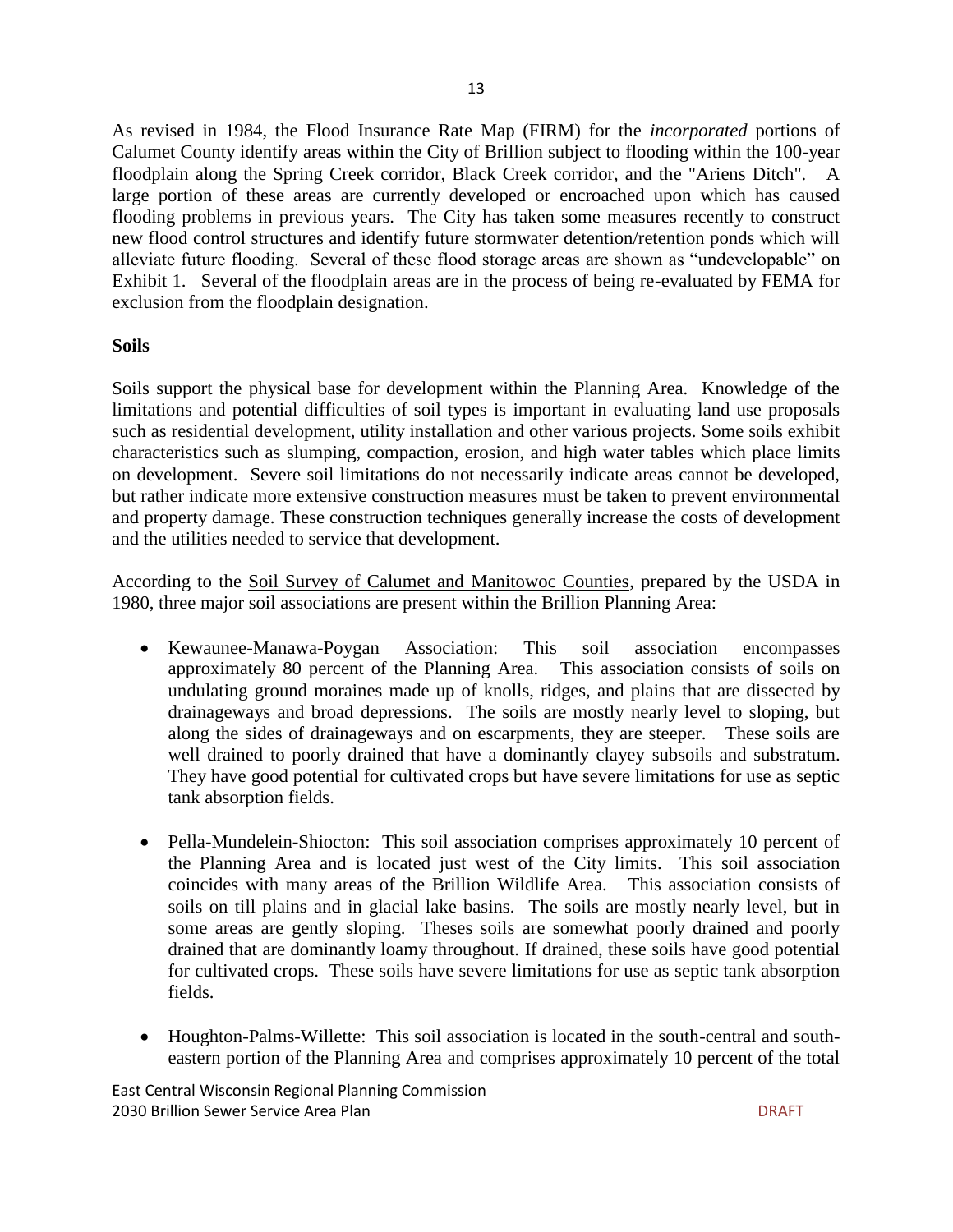area. This association consists of soils in glacial lake basins and on till plains. They are nearly level and are very poorly drained. Most of these soils are in natural vegetation of trees and sedges which provide good habitat for wildlife. These soils also have severe limitations for septic systems.

Based on this soils information, no steep slopes (12% or more) are present within the Planning Area. Bedrock located near the surface is of concern primarily in the northern portion of the planning area. The depth to bedrock within the Planning Area ranges from 33 feet in the northeastern portion to 178 feet in the western portion. High bedrock may not only hinder development due to the cost of rock excavation, but it also coincides with a lack of soil which can filter pollutants before they reach groundwater; thus, the potential for groundwater contamination in high or exposed bedrock areas can be extremely high.

#### **Groundwater**

The groundwater resources of area are generally plentiful and of fair quality. Groundwater resources within the Planning Area are linked directly to the surficial glacial deposits and underlying bedrock structure. The Brillion Planning Area covers the Niagara Dolomite bedrock formation almost entirely. Since no detailed geologic maps are available in this area, a small portion of the southern and/or western extent of the Planning Area may or may not contain this geologic layer of bedrock. In most areas along the western extent of the Niagara Dolomite, an escarpment (cliff face or steep slope) is present, however; in the Brillion area this western extent is "submerged" below glacial till. Assuming that this bedrock layer is present throughout the Planning Area, four aquifers should be present. These aquifers can be generally described as follows:

- The Water Table Aquifer Present in all areas of the Planning Area and consists of glacial sediments deposited by several glacial advances that covered portions of all of Calumet County. The thickness of this aquifer is variable, being greatest in pre-glacial bedrock valleys and least over topographic highs in the bedrock surface. Sand and gravel seams, present throughout the aquifer, typically can transmit adequate amounts of water for private well systems.
- The Niagara Aquifer Specific to the area underlying the Niagara Cuesta, this aquifer forms an important regional aquifer along the western side of Lake Michigan. The Niagara Aquifer is underlain by Mequoketa Shale which does not transmit water easily and, therefore, acts as a confining layer between the Niagara Aquifer and the much more expansive Sandstone Aquifer of Wisconsin. The Niagara Aquifer consists of water stored in cracks and fractures located randomly throughout the rock. Fractured rock aquifers are particularly susceptible to pollution. In such areas, human activities and land uses take place in close proximity to features that provide relatively direct point source input routes for aquifer recharge. Dissolved and suspended contaminants can be moved rapidly across the land and into the subsurface with little or nothing to inhibit them. Examples of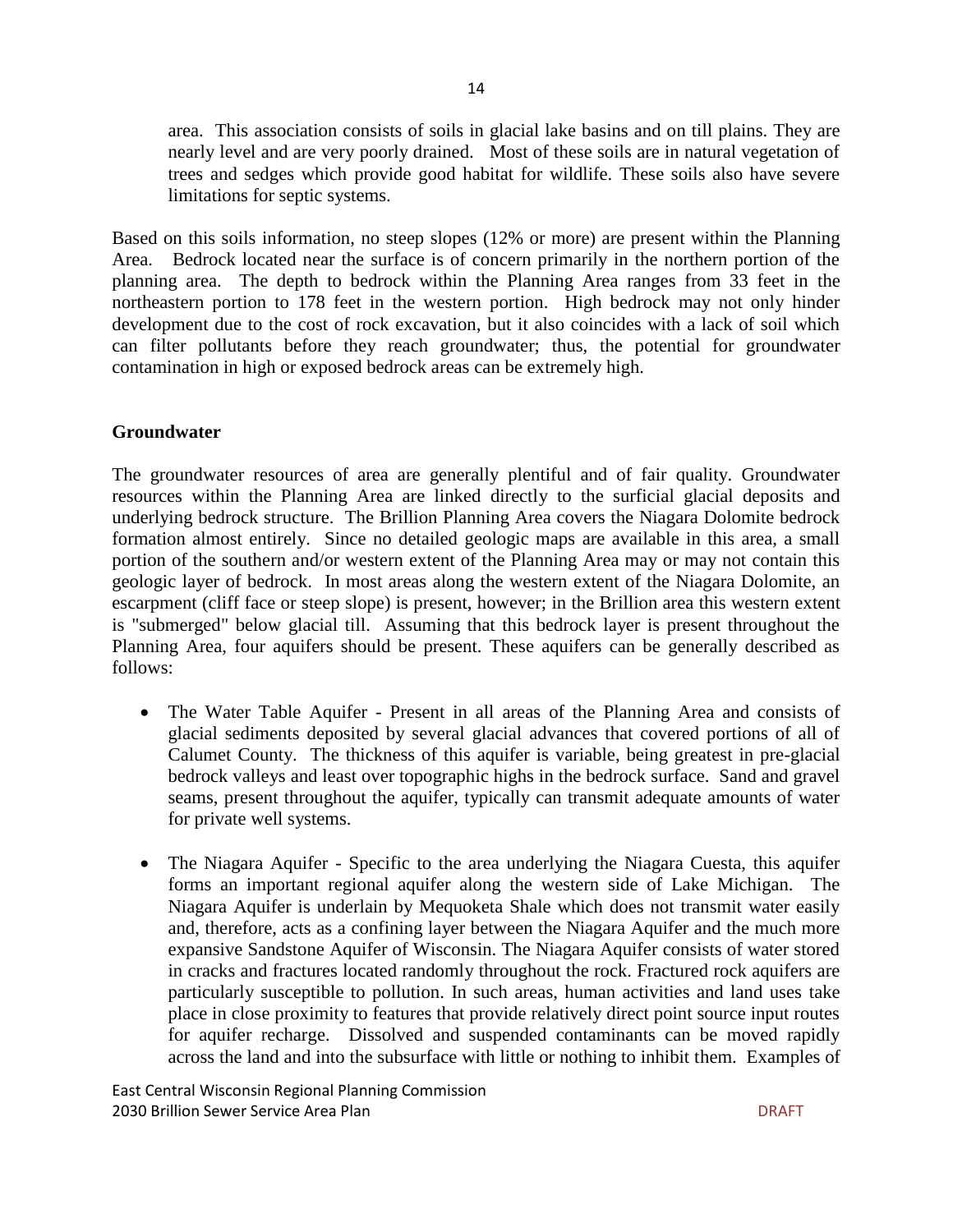affected water supply wells, springs, and surface water bodies are common in such geologic settings. The potential for groundwater contamination is classified as high throughout most of this area.

- The Platteville-Galena Aquifer Located below the Water Table Aquifer and below the layer of Mequoketa Shale, this aquifer is comprised primarily of dolomite and acts as a leaky confining layer over the sandstone aquifer. It does not transmit water as readily as the underlying sandstone, but it is capable of supplying adequate amounts of water to private water systems due to secondary fractures.
- The Cambrian (St. Peter's) Sandstone Aquifer The area's thickest and most important aquifer, it is the most widely uses for sustained high capacity wells for municipal and industrial uses.

All City of Brillion residents are provided public drinking water from a municipal system drawing water from three individual wells. Two of these wells are approximately 180 feet in depth, drawing groundwater from the Niagara Dolomite (Silurian) Aquifer, while the third well is at a depth of 805 feet and drawing groundwater from both the Galena-Platteville and St. Peter Sandstone formations. The two shallower wells are more susceptible to contamination due to the fractured nature of the dolomitic limestone of the Niagara Dolomite formation. Individual shallow wells outside of the City are also more susceptible to the threat of contamination.

Concerns on the future provision of public water to areas of the City exist based on the topography of the land. According to the City's engineers, areas in the eastern portion of the City or beyond, which are at or above 864' above sea level, may be not be serviceable by municipal water without significant modifications to the water system to increase water pressure. This will limit the amount of new development in these areas and, if not improved, direct most new development to the western and southern areas of the City.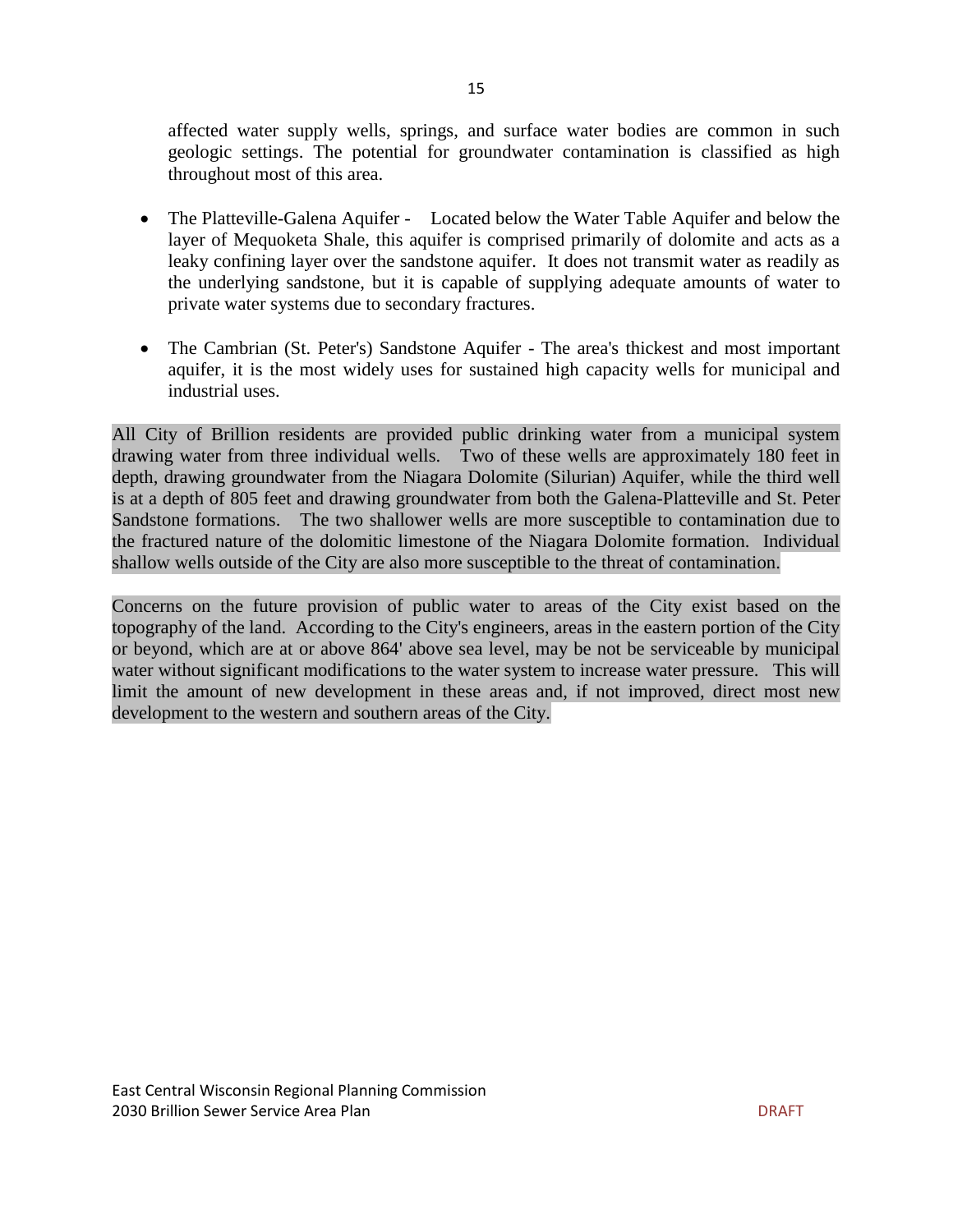**Exhibit #4 ESA's & Limiting Environmental Conditions**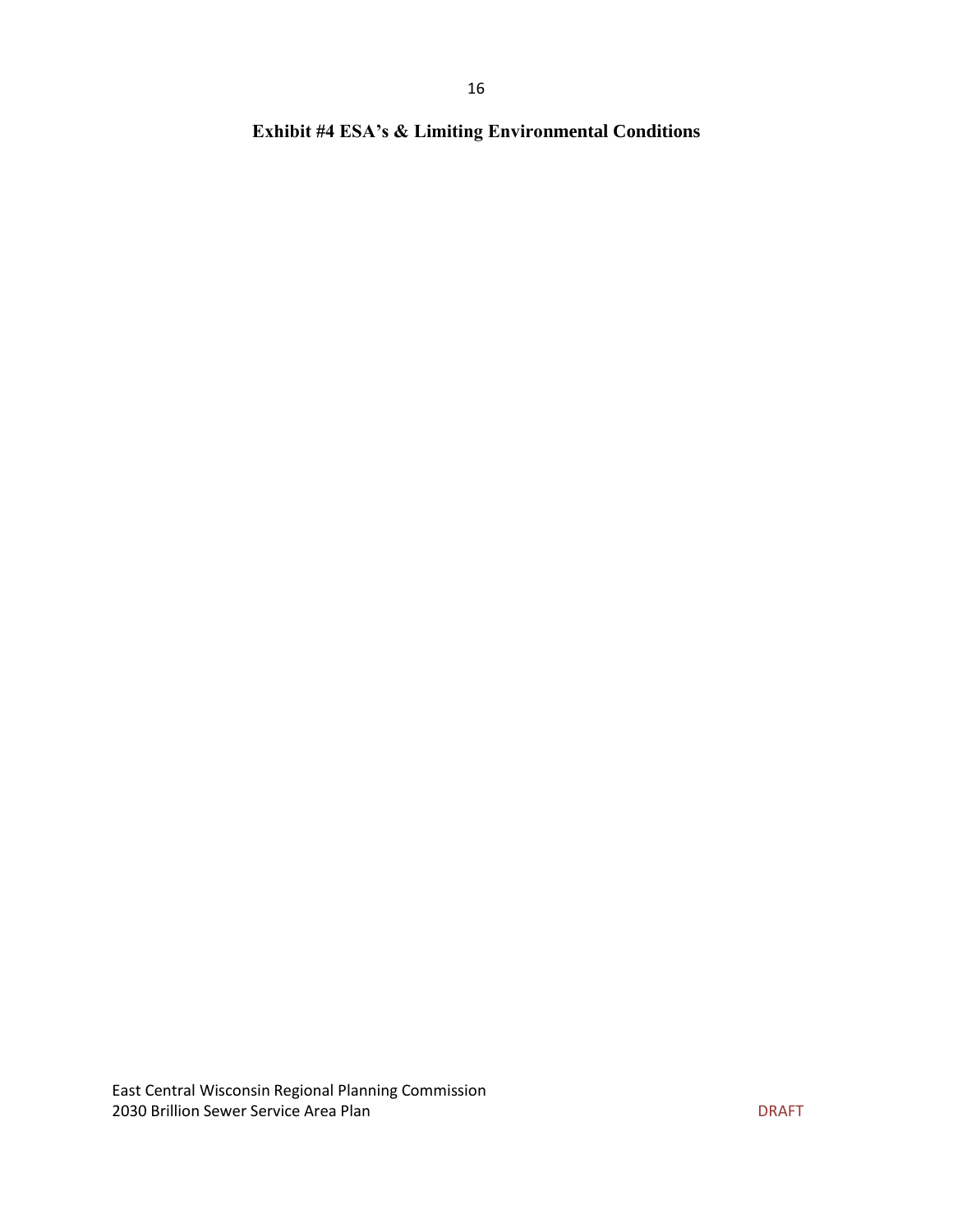#### **DESIGNATED MANAGEMENT AREAS**

Exhibit 5 illustrates the existing Designated Management Areas (DMAs) within the 2030 Brillion Sewer Service Area. DMAs are the legal entities (communities, sanitary districts, or utility districts), responsible for the collection and/or treatment of wastewater. Within the Brillion Planning Area there are four governmental entities which exist, one of which is the DMA.

> City of Brillion \* Town of Brillion Town of Rantoul Calumet County

*\*indicates DMA designation*

Short descriptions of each DMA, including basic information on their involvement in land use planning and intergovernmental cooperation activities is contained below:

**City of Brillion -** The City of Brillion covers an area of approximately 2.2 square miles, or 1,330.6 acres, (the acreage figures are for the portions actually within the 2030 Sewer Service Area). In the 2010 Census count the City had a population of 3,148 persons with 2.43 persons per household.

The City is equipped with a Community Development department and a City Administrator's office conducting land use planning and capital improvement projects. In addition, the City Plan Commission and City Council oversee the adoption of major development efforts. The City of Brillion is currently operating under an adopted 2003 Comprehensive Land Use Plan with amendments to the plan as recently as 2009. The City of Brillion is the sole collector and treatment of wastewater for the 2030 Brillion Sewer Service Area.

**Town of Brillion** – Roughly 27% or 488 acres that make up the 2030 Brillion Sewer Service Area are considered to be Town of Brillion. There is very little existing development, primarily residential, within the 2030 Brillion Sewer Service Area. The vast majority or, 68%, remains in agriculture and other vacant developable property. A majority of residents within the Town of Brillion rely on individual on-site wastewater treatment systems (conventional, mound, and holding tank). Calumet County currently has a ban on holding tank installations for new development, however; they may be used as replacement systems. The Town of Brillion adopted their Smart Growth Plan in 2003. According to the 2010 Census the Town of Brillion had a total of 546 households with a rate of 2.72 persons per household.

**Town of Rantoul** – The Town of Rantoul has the least impact on the 2030 Brillion Sewer Service Area. Actual sewer service is limited to the extreme southern portion of the service area

East Central Wisconsin Regional Planning Commission 2030 Brillion Sewer Service Area Plan DRAFT New York 1999 Brillion Sewer Service Area Plan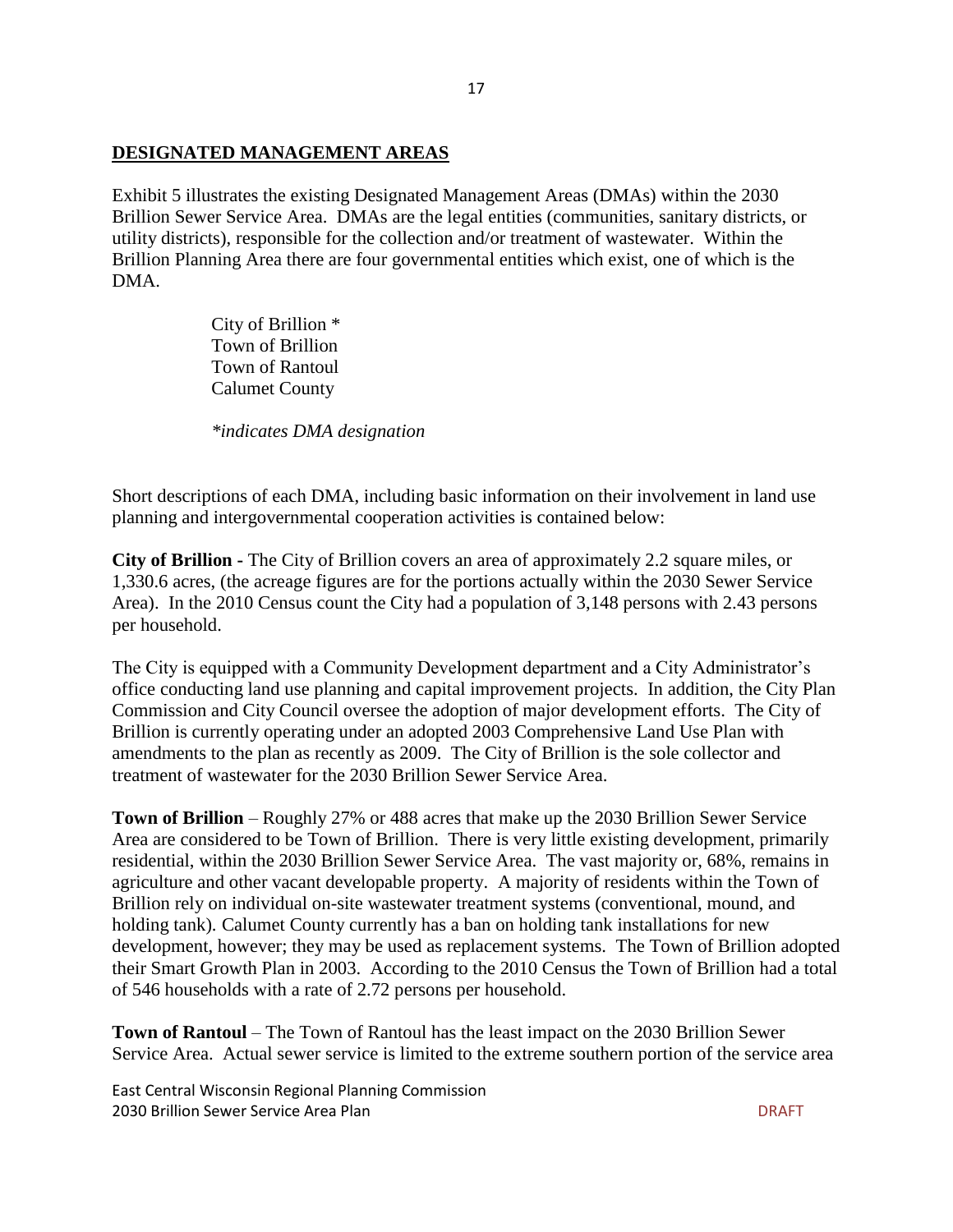along CTH PP. A small area of service area is also located south of Round Lake Road. As with the Town of Brillion, residents in the Town of Rantoul utilize on-site wastewater systems for **Exhibit #5**

## **Political Jurisdictions & DMA's**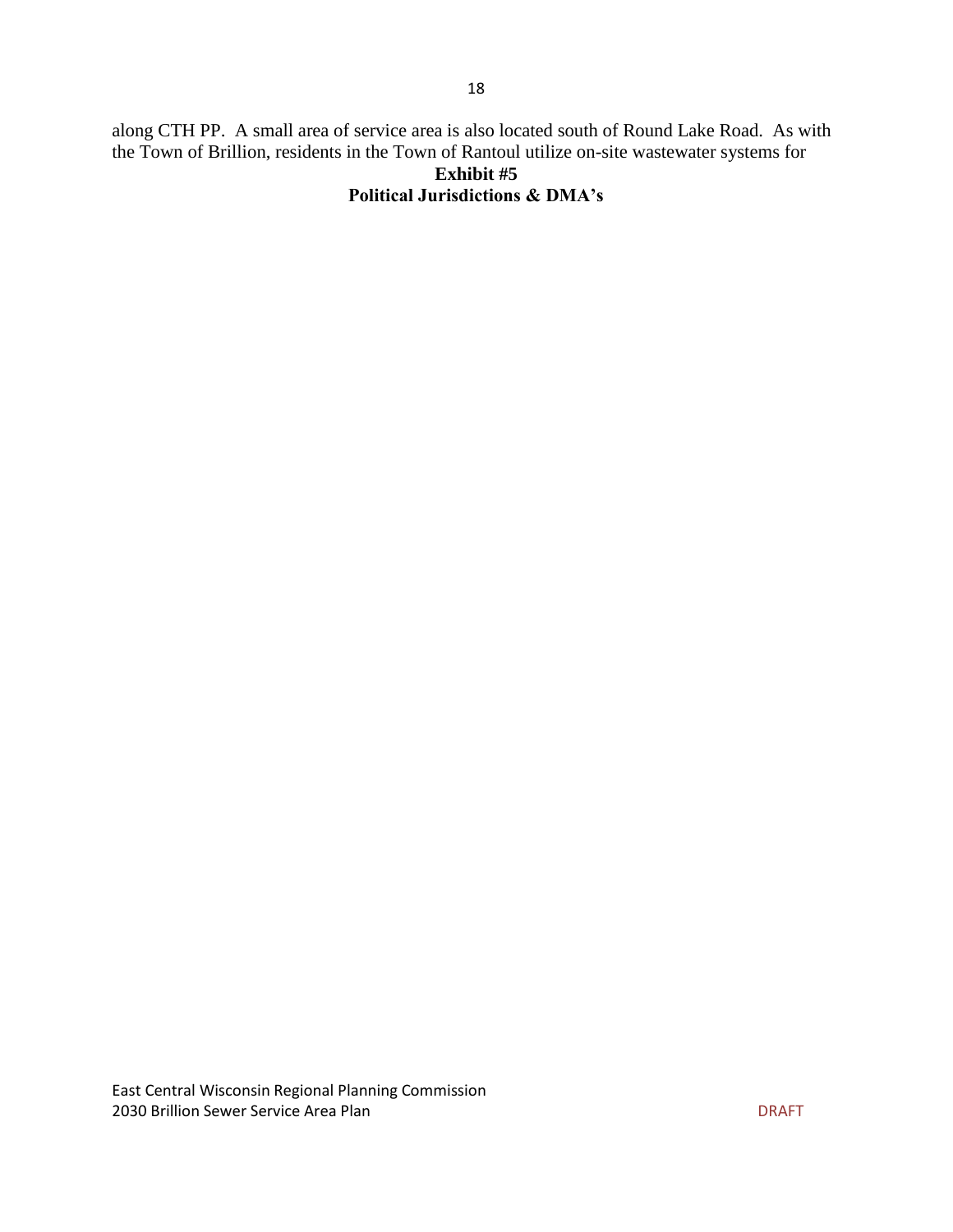treatment means. In terms of land use planning the Town of Rantoul is included in the *'Calumet County Year 2025 Smart Growth Plan'* adopted in 2007 with plan amendments added as recently as 2012. According to the 2010 Census the Town of Rantoul had a total of 272 households with a rate of 2.93 persons per household.

#### **SEWERAGE COLLECTION AND TREATMENT SYSTEM**

A majority of residents within the Towns of Brillion and Rantoul rely on individual on-site wastewater treatment systems (conventional, mound, and holding tank). Calumet County currently has a ban on holding tank installations for new development, however; they may be used as replacement systems. Although the City provides public sewer, there are several homes in outlying areas of the City which are still utilizing on-site systems.

The City of Brillion's wastewater treatment facility (WWTF) is located on 1201 Clearwater Drive in the southwestern portion of the community. This facility was constructed in 1981 with several minor modifications occurring to the present date. The treatment plant uses an activated sludge treatment system to process raw sewerage followed with tertiary filtrations by sand filters. The treated effluent is discharged into Black Creek, a tributary of the Manitowoc River with treated sludge being fed to a reed bed. In the event the reed bed cake is removed plans are in place to land fill or land spread the sludge. The plant has had an excellent record of performance and has consistently met permit limits. During the reporting year 2011 the Brillion wastewater treatment facility had removal efficiencies of 97.2% for Biochemical Oxygen Demand, (BOD), with an average monthly effluent of 3.6 mg/l and Total Suspended Solids, (TSS), effluent averaging 3.4 mg/l per month. According to the 2011 Compliance Maintenance Annual Report (CMAR), the plant was designed for a maximum average design flow of 993,000 gallons per day (.993 mgd). The annual average monthly flow for 2011 was .726 mgd; therefore, approximately 27 percent of the capacity remains unused in the system. Recent upgrades to the plant include the replacement of a sludge pump and blower motor.

In summary, the permit and design information for the City of Brillion treatment plant is as follows:

- **WPDES Permit Number:** WI-002443-07-0
- **Receiving water:** Brillion Marsh via Black Creek (MA04), Calumet County
- **Design Flow:** .993 mgd
- **Average Flow (Jan.- Dec., 2011):** .726 mgd
- **Design BOD (lb./day):** 1,203
- **Average BOD Influent (lb./day, Jan.-Dec., 2011):** 135.1
- **Average BOD Effluent (lb./day, Jan.-Dec., 2011):** 3.6
- **Treatment Type:** Activated Sludge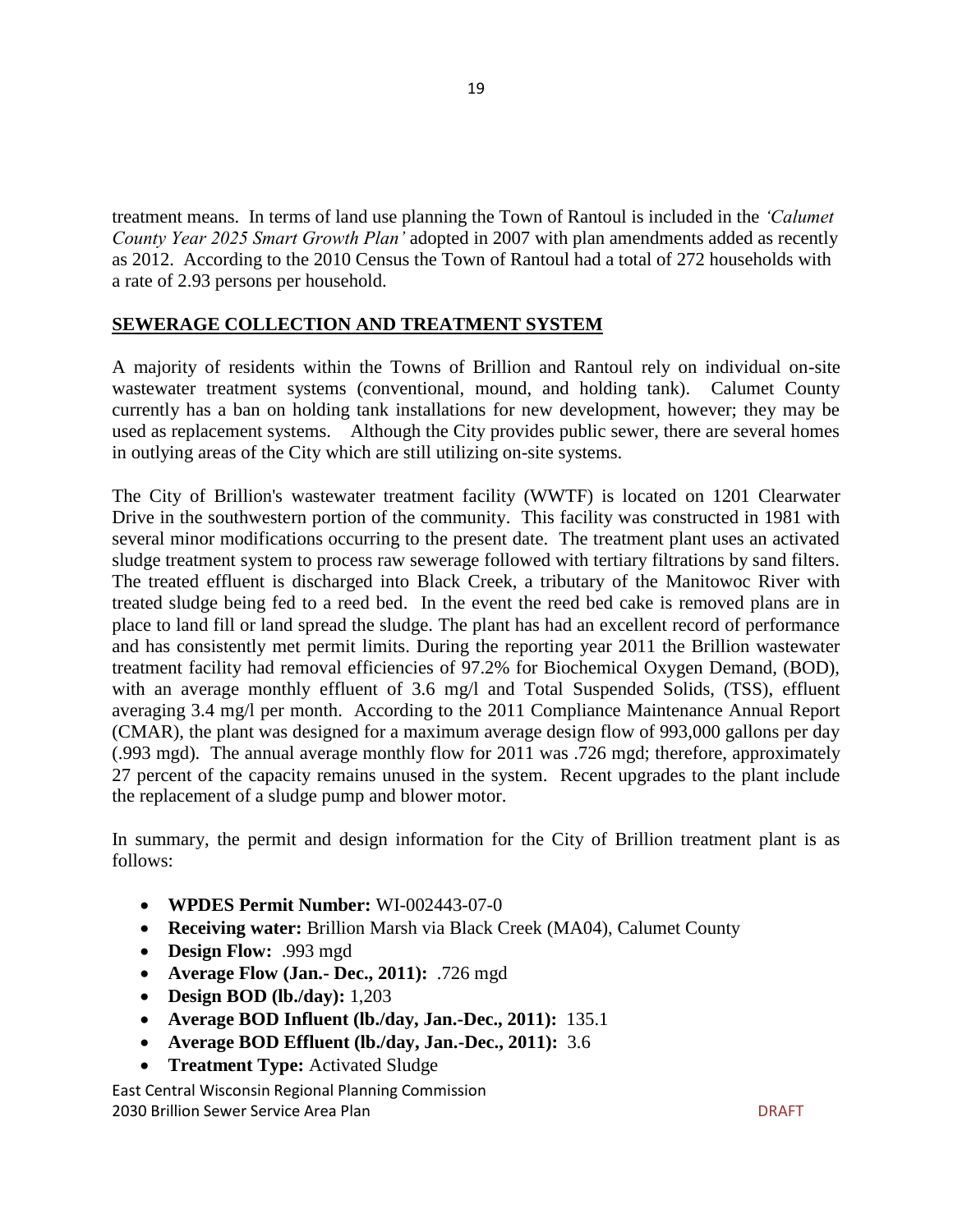- **Sludge Treatment:** Aerobic Digestion
- **Sludge Disposal:** Feed sludge to reed beds

#### **Collection/Conveyance Systems**

They City's existing wastewater collection system consists mainly of eight inch gravity sewers. The smaller sewers lead to larger collector (10-inch to 15-inch) sewers, which, in turn, feed into a series of 18-inch and 21-inch interceptors located in the central portion of the City. Wastewater is then pumped into a 14-inch forcemain for transport into a 21-inch interceptor which leads to the treatment plant. In total, there is slightly over 17 miles of public sewers within the City. The City currently jet cleans 1/5 of the entire system each year, inspects 25% o the manholes per year and does television inspections as deemed appropriate to identify infiltration and inflow problems. The City has, in 2012, developed a *"Wet Weather Facility Plan"* to address inflow/infiltration issues as related to the Brillion sewer collection system. Exhibit 6 depicts the major gravity sewers, force mains and lift stations.

There are four lift stations within the Brillion sewer system system, two of which are fairly new and service existing and future single family residential subdivisions located in the southern portion of the City. Larger areas of planned residential in the southwestern portion of the service area will be serviceable by gravity sewers utilizing the lift station located near CTH PP, (Fawn Ridge Subdivision). Lands in the northwestern portion of the service area are serviced by gravity sewers and a lift station located on USH 10 and Northway Drive. Post-development activity has yet to materialize given the recent construction of a high school south of USH 10. As development progresses in the northwest portion of the service area, it may require the City to strategize for additional lift stations or perform analysis on existing lift stations for possible upgrades. At the time of this update the treatment plant's CMAR indicates there are no known issues or concerns related to the existing four lift stations within the service area.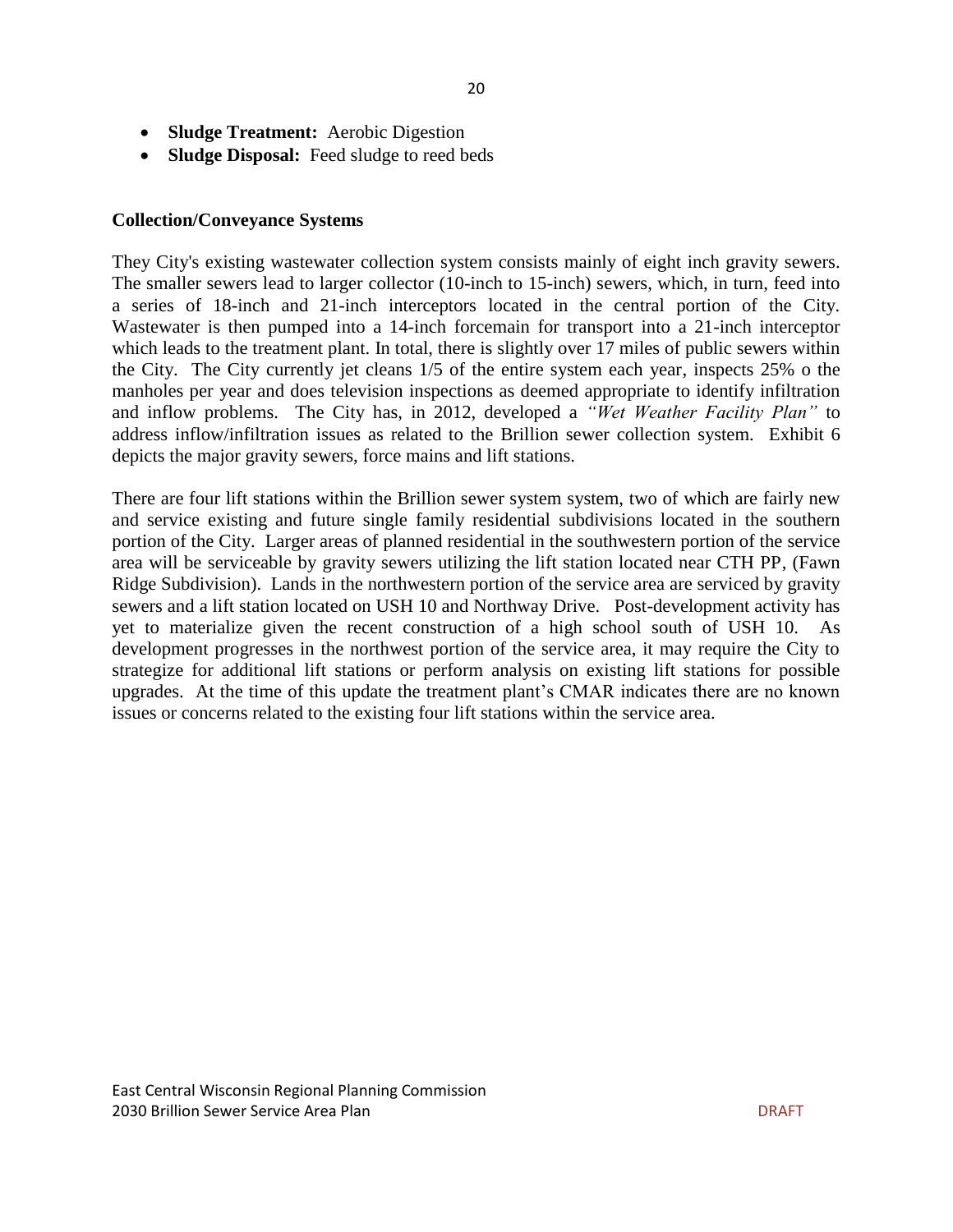**Table 1 2011 Brillion WWTP Performance Report**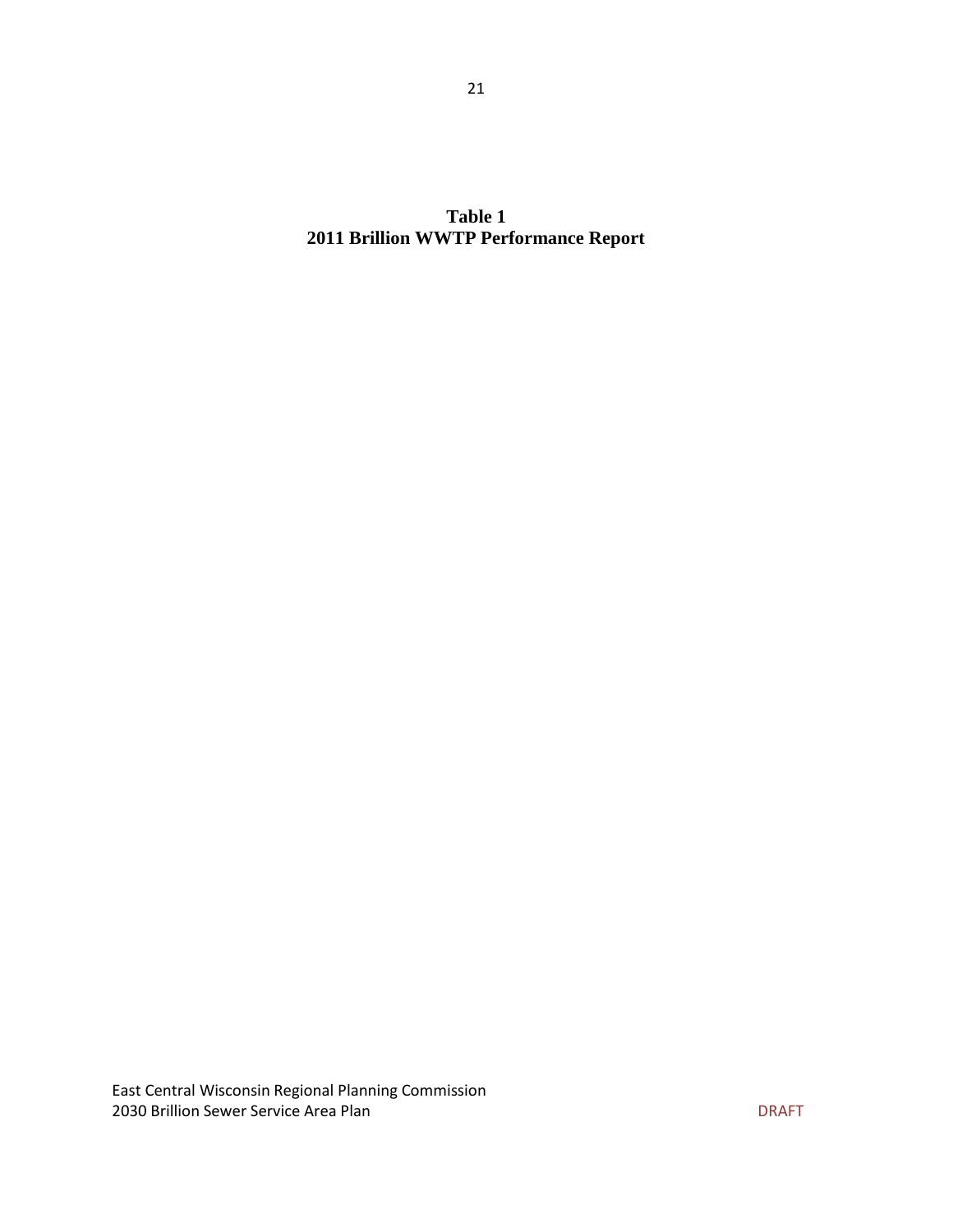#### **Exhibit 6** WWTF & Infrastructure Locations

22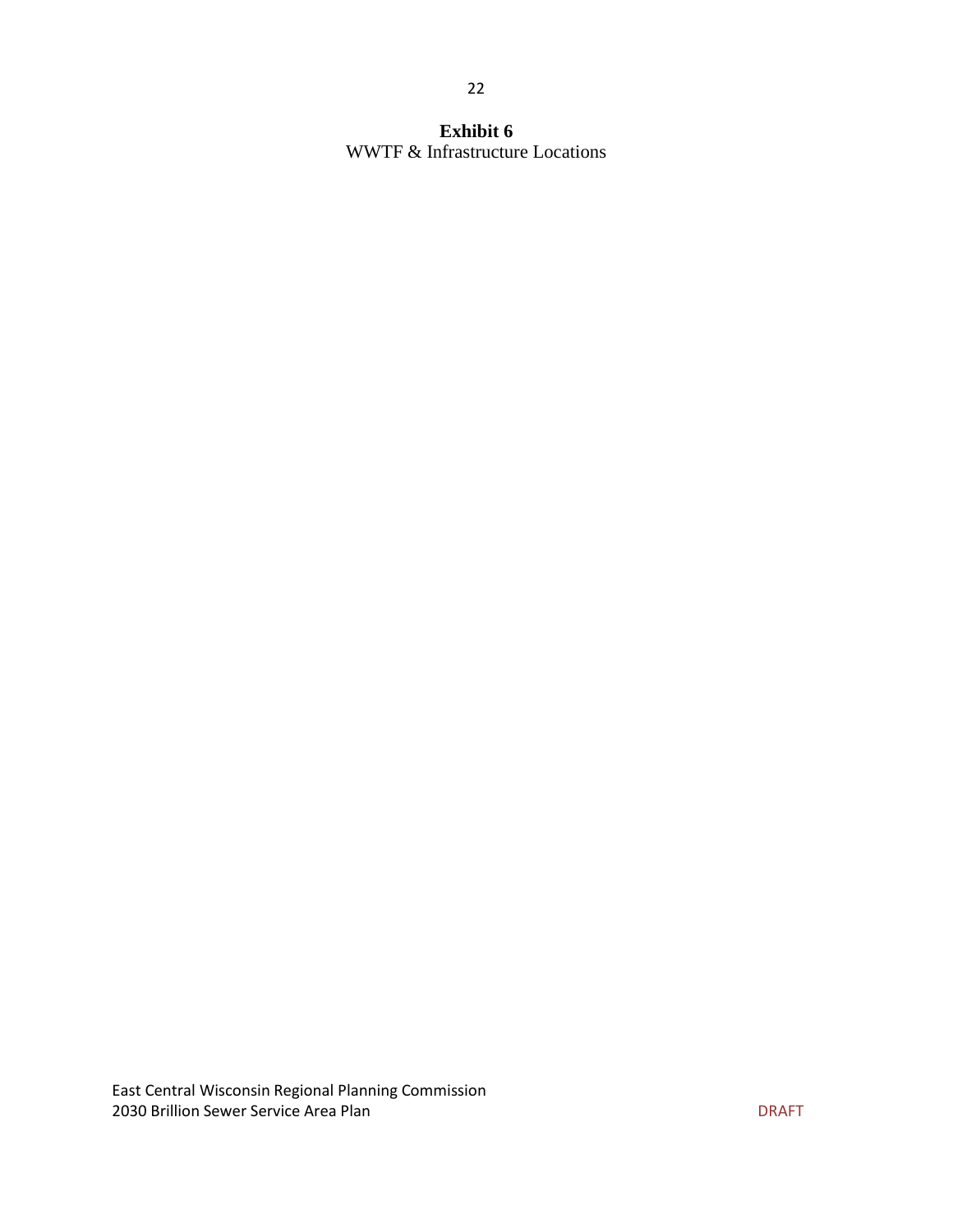#### **FORECAST GROWTH AND DEVELOPMENT**

The 2030 Brillion Sewer Service Area is expected to have similar rates of growth as compared to previous years, (Table 2). The total sewer service area is projected to increase by 780 people, (859 including a 10% increase), thus bringing the population of 5,432 in 2010 to 6,212 persons in the year 2030. It should be noted, however, the majority of additional gains in population are found in the Town of Brillion, (616 persons during the planning period). Wisconsin Department of Administration projections, (which have yet to be released for 2012), show a decline/increase in total population between 2010 and 2030. The WDOA expects a total population of  $\frac{H}{H}$  in 2030; a *(decrease/increase)* of  $\frac{H}{H}$  persons from 2010. Projected households, *(dwelling units)*, will (decrease/increase), even though a decline in population is shown, due to the decreasing persons per household size over time. With a 10% market factor built in an increase of 303 households are expected between 2010 and 2030. It is estimated that 92% of these units, (279), will single family residential; 3%, (9), duplex units, and 5%, (15), slated for multi-family housing units. Residential densities of 3.0 single family units per acre, 5.0 units for duplex per acre and 10 units per acre for multi-family construction. These densities dictate an additional residential acreage need of 112 acres to sustain residential development. Actual allocations to the plan show only 82 acres of vacant developable lands being added for residential development. This low allocation is offset by two prominent areas designated as residential development within the existing sewer service area.

Labor force and employment statistics from the 2010 Census shows the City of Brillion with a labor force of 2,300 persons. The actual participation rate is at 1, 574 persons or 68%. The forecasts for commercial and industrial growth amounted to a negligible 17 acres. Actual allocations for industrial and commercial uses totaled approximately 46 acres. The 2030 Brillion Sewer Service Area anticipates continued economic growth as evidenced by designating these allocations as a priority two development area.

Based on the increase in population for the year 2030 the allocations expanding the service area seem reasonable for this particular plan update. In addition, the proximity to the Fox Cities, Green Bay and Manitowoc coupled with a strong industrial base and the completion of a new high school in recent years, the City will likely continue to experience growth at or above the projections shown in Table 2.

Based on this information, this update of the SSA attempted to re-allocate or, (re-position), existing vacant lands to appropriate growth areas instead of adding significant amounts of new land to the SSA. Conforming the sewer service area boundary with updated wetland buffers required minor re-allocations for the purposes of consistency.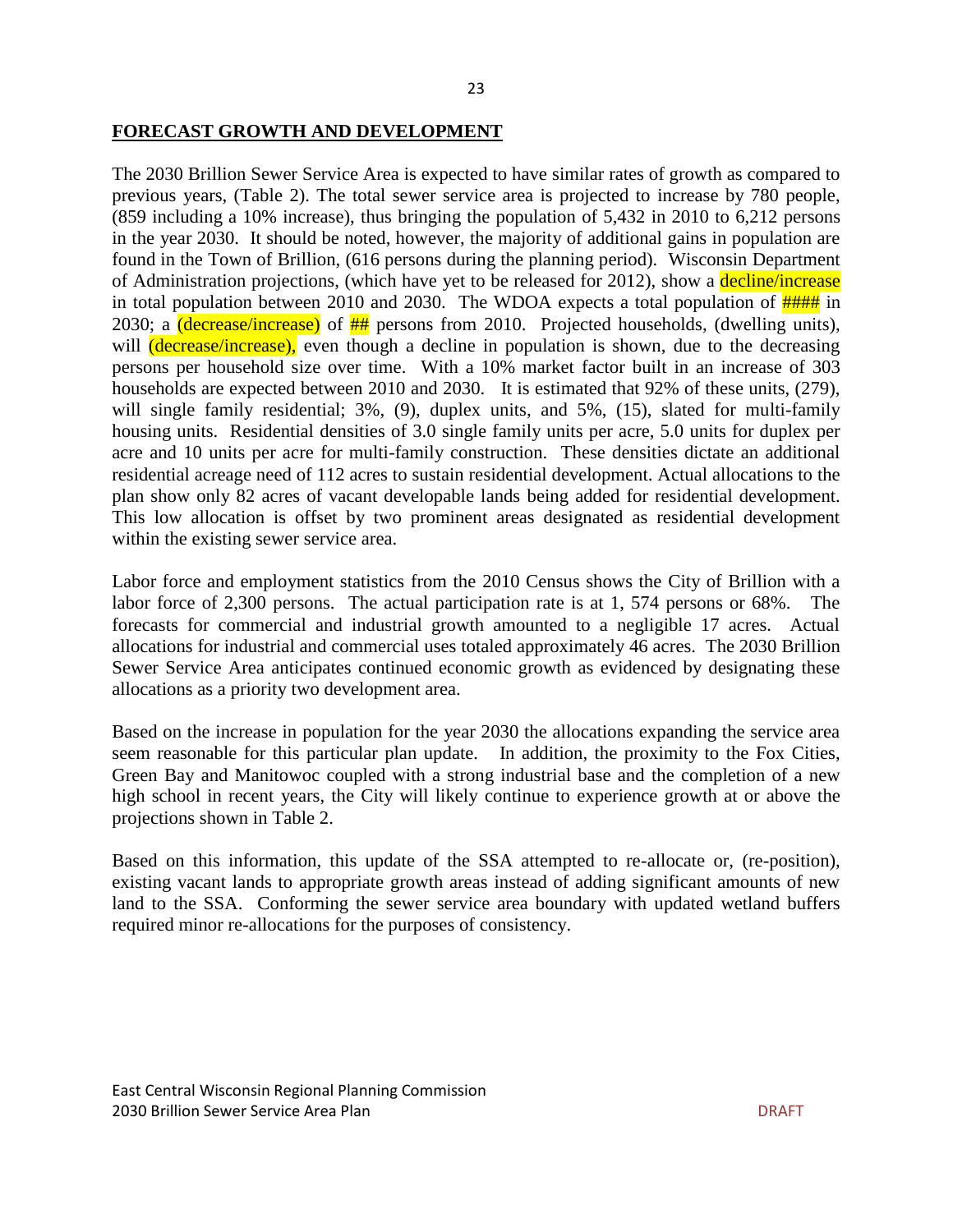**Table 2** Brillion SSA Population/Housing Projections, 2010-2030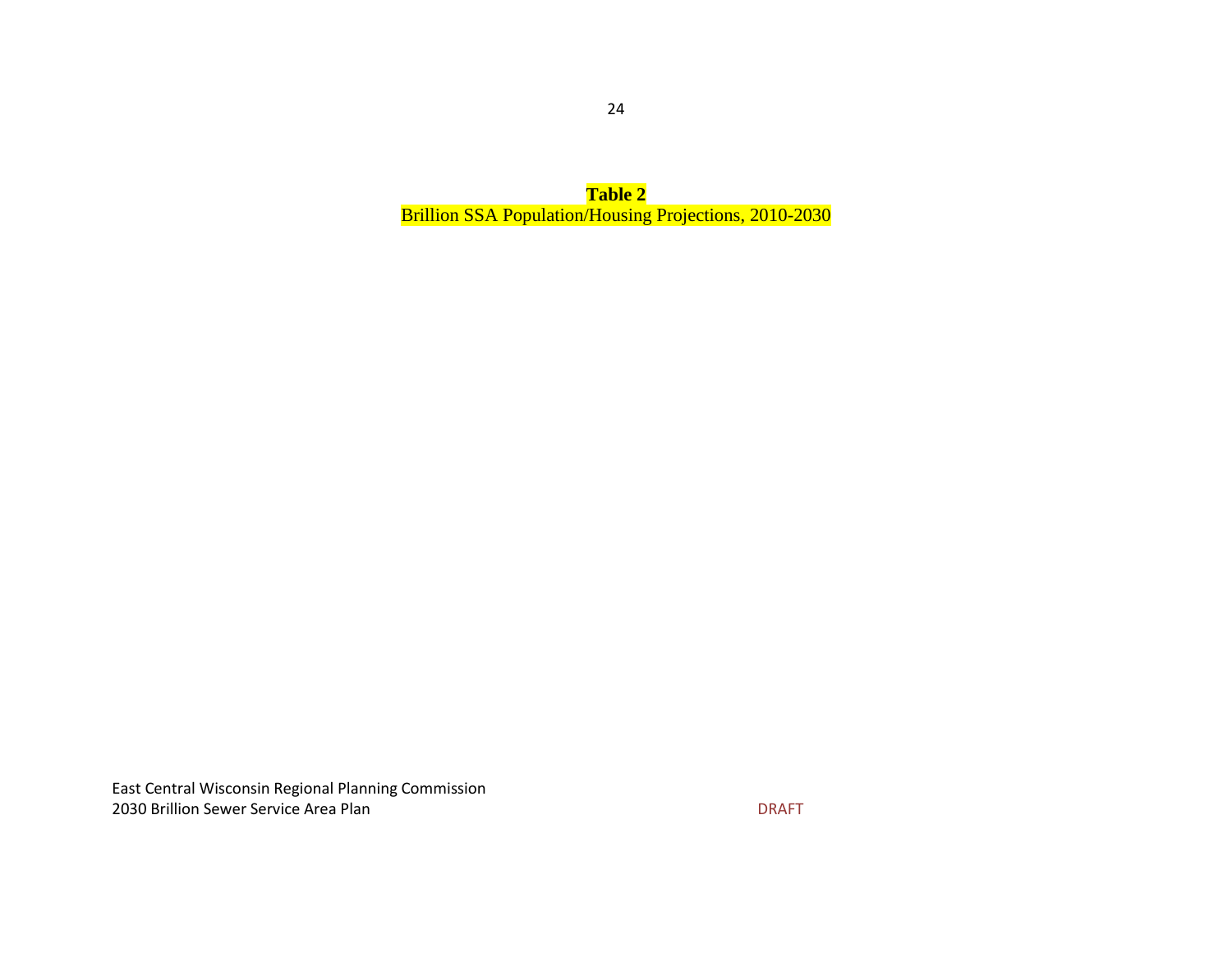#### **GROWTH ALLOCATION AREAS AND 2030 SSA**

The policy basis for allocating acreage for future development is outlined in the Sewer Service Area Delineation and Planning Process on **page ##.** These policies take into account a broad range of land use and environmental concerns directed toward encouraging orderly, costeffective and environmentally sound development. Working within the broad policy base, the sewer service area plan also considers sewer system capacities, land development market trends, development plans and preferences of the individual communities. New vacant lands available for development within the updated SSA boundary total 726 acres.

#### **Priority Development Area Mapping**

During the SSA Plan update a thorough assessment regarding the phasing, or 'priority' areas of development was determined by the City of Brillion. During the working meetings with the City and email exchanges, a map was developed which indicated their general thoughts of development timing based on their local comprehensive plan, landowner knowledge and planned capital improvements. Three levels of 'priority' were assigned to overall areas requested for addition to the current plan update and can be simply described as follows: Priority #1 – generally felt to develop in the next 5 to 10 years; Priority #2 – generally felt to develop in 10 to 20 years, and; Priority #3 – generally thought to develop in 20 or more years, primarily based on the need for and timing of major sewer infrastructure. For the entire SSA, the 'priority area requests', were as follows:

- o Priority #1 areas  $-145$  acres;\*
- o Priority #2 areas  $-91.8$  acres;\*\* and
- $\circ$  Priority #3 areas 129.2 acres.

Exhibit 7 illustrates the 'priority areas' and their location based on the City's request. While East Central will not formally hold each community to these development priorities, they will serve to remind the Commission, community, and public of the basic thoughts of development timing determined in 2012. It should be noted that East Central may, and in some cases has, recommended conditions be attached to WDNR sewer extension approvals where needed to deal with conflicts related to development timing issues or to preserve designated environmentally sensitive areas that lie within the growth allocation areas.

\*The 145 acres listed as a Priority #1 consist of two separate areas. Both of these areas were previously included in the 2020 Sewer Service Area Plan and are **not** considered to be allocation areas. The first area totals approximately 93 acres located along Bastian Road in the northwest corner of the 2030 Brillion Sewer Service Area. This area is proposed to develop as single family and/or mixed residential construction. The second area totaling approximately 53 acres would accommodate and continue with the phasing of the Fawn Ridge Subdivision. This area is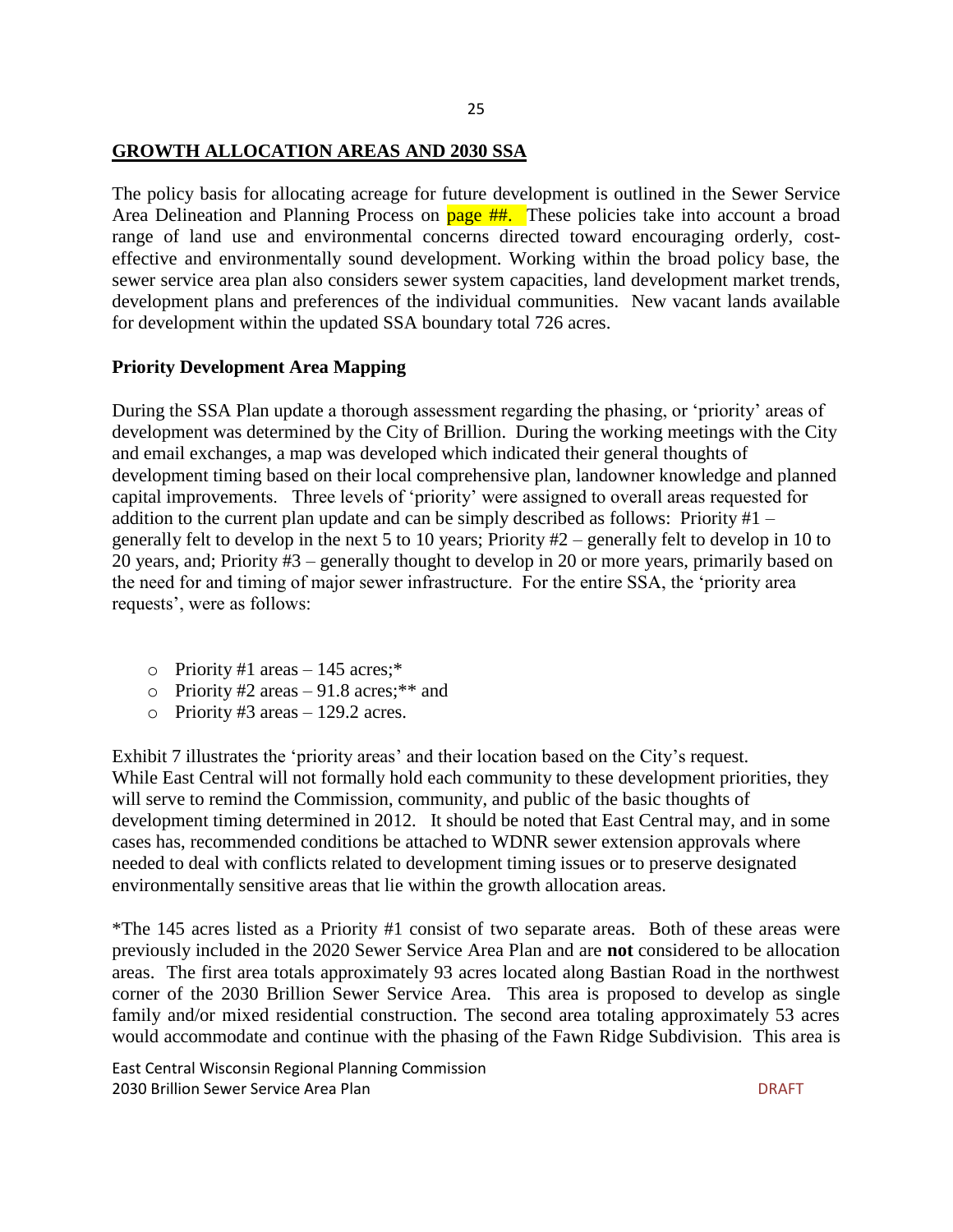located south of Ridgeway Road and CTH PP in the southern reaches of the 2030 Brillion Sewer Service Area. The City has a high priority in developing both of these areas.

\*\*A third of this total priority or 30.4 acres were previously within the 2020 Brillion Sewer Service. This area along East National Avenue is scheduled for residential development. While it may be considered in-fill development, the City of Brillion places a high priority to develop this parcel to utilize the advantages of the existing infrastructure. This area is **not** an allocated addition to the 2030 Brillion Sewer Service Area.

While East Central will not formally hold each community to these development priorities, they will serve to remind the Commission, community and public of the basic thoughts of development timing determined in 2012. It should be noted that East Central may, and in some cases has, recommended conditions be attached to WDNR sewer extension approvals where needed to deal with conflicts related to development timing issues or to preserve designated environmentally sensitive areas that lie within the growth allocation areas.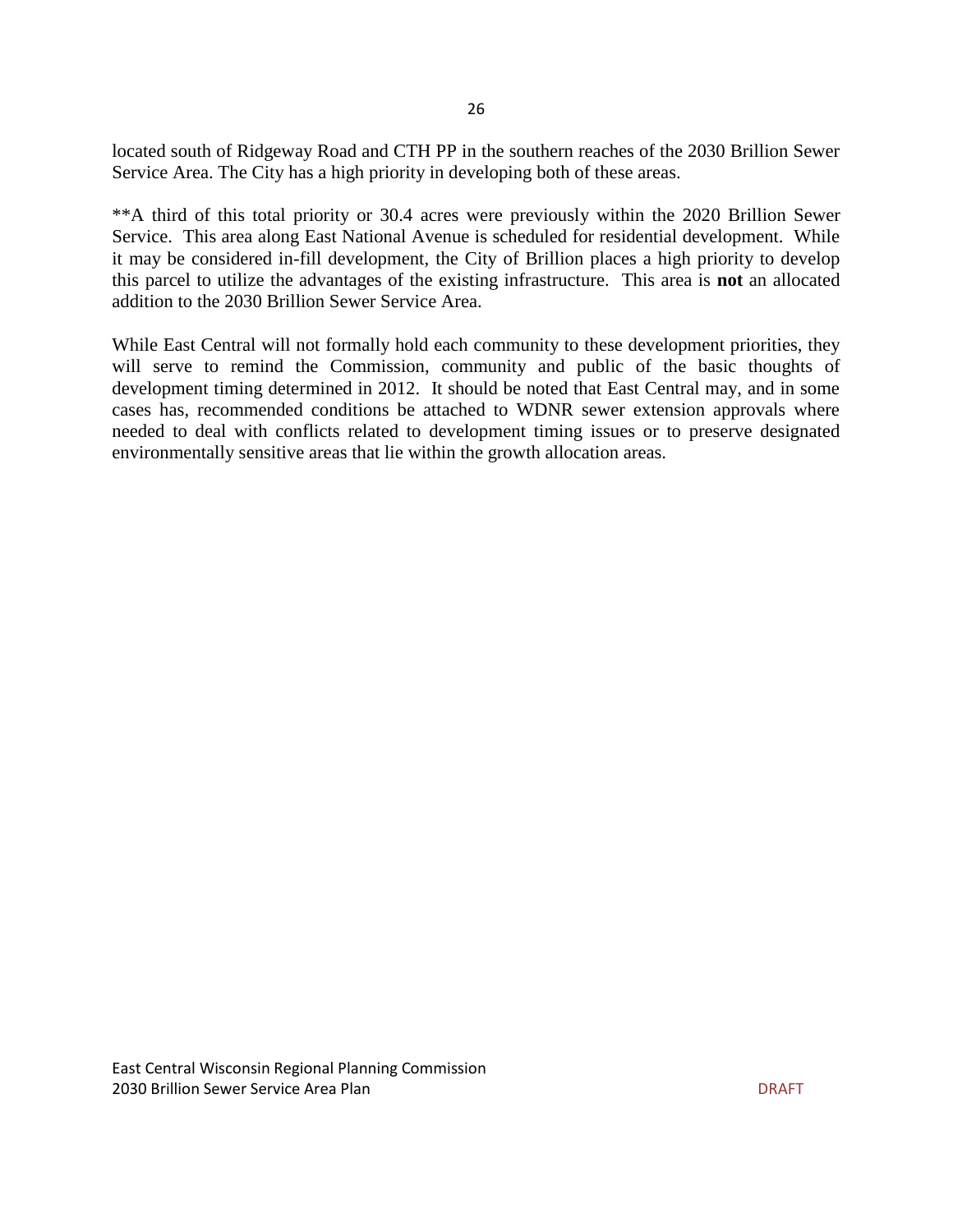Exhibit 7 Priority Development Areas Mapping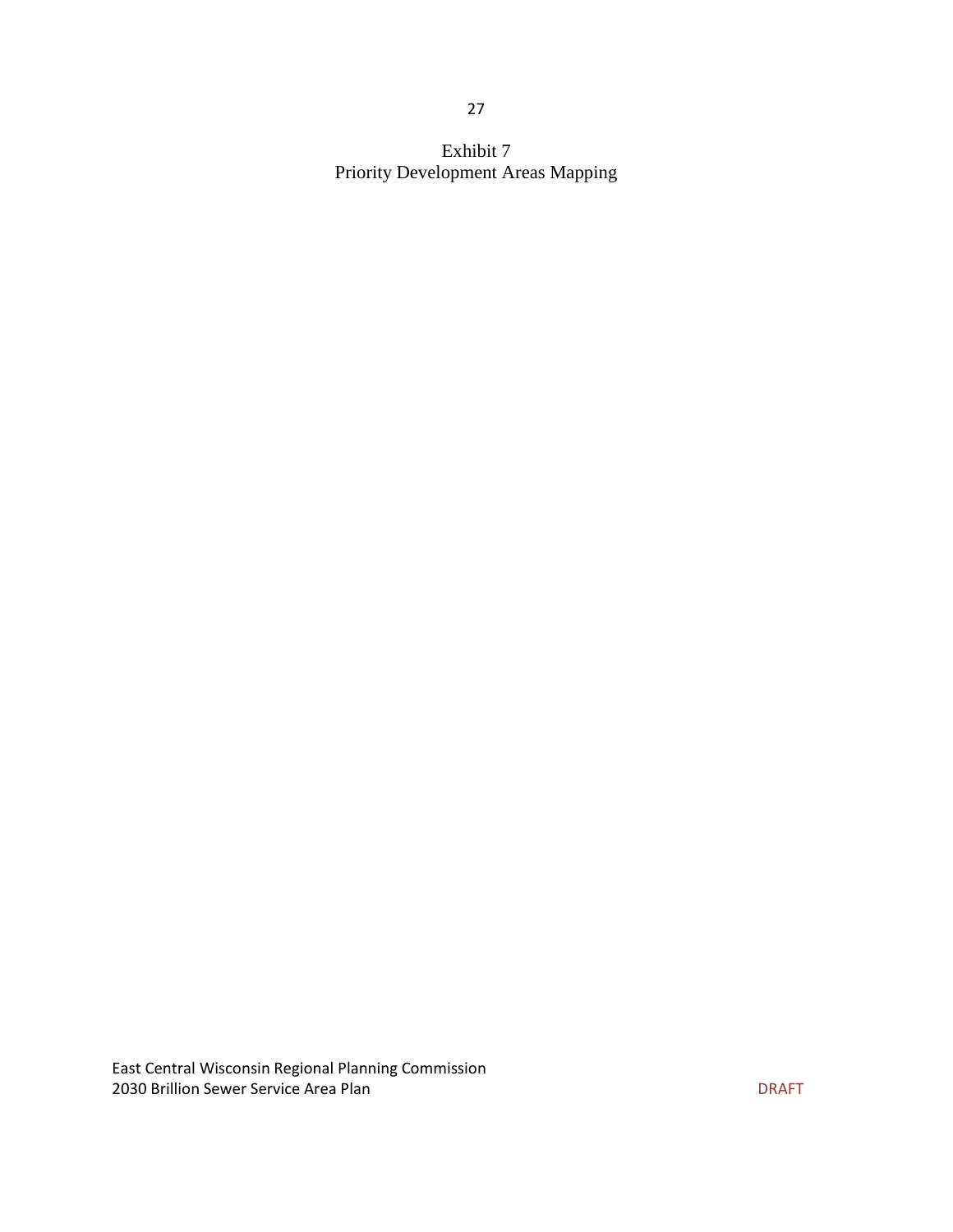**Table 3 Summary of 2020 & Proposed 2030 SSA Conditions**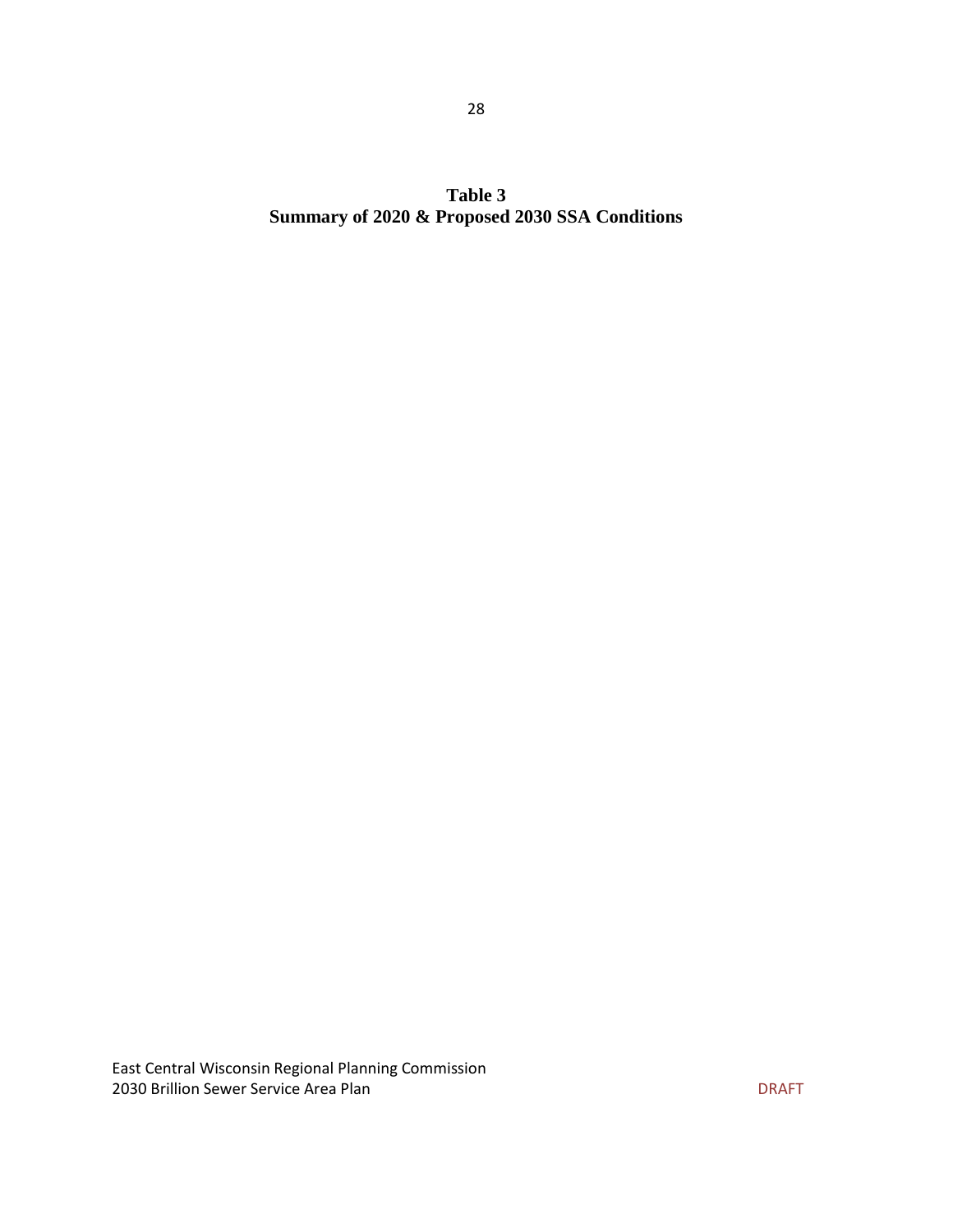#### **Year 2030 Sewer Service Area**

The year 2030 Sewer Service Area for the Brillion WWTF is illustrated in Exhibit 8 and contains a total of 1,834.6 acres. Of this total, 127.6 acres have been designated as environmentally sensitive areas (ESAs) and 726 acres are considered to be vacant/developable areas. If one removes the vacant acreage that is reserved for public or institutional uses based on community requests of 42.1 acres, from this total, a final figure of 683.9 acres are left to accommodate traditional residential, commercial, and industrial development. This compares to a calculated vacant acreage need of 151.0 acres for these types of development; therefore, an 'excess' of 574 vacant acres exists within the 2030 SSA, (Table B-11, Appendix B details the 2030 existing land use figures). A short description of the acreage allocations and growth areas are provided below (see Exhibit 8 regarding acreage allocation locations):

- **City of Brillion -** Based on the Priority Development Areas mapping, (Exhibit 7), the City of Brillion identified two areas as a priority one development area. As previously stated these areas were already designated as 2020 sewer service area prior to the 2030 update process. These areas total 145 acres and are proposed to develop as single family residential and/or mixed residential uses. So, as a technical matter there were no sewer service area allocations for the City of Brillion, per se.
- **Town of Brillion** All allocated acreage awarded to the 2030 Brillion Sewer Service Area lies within the Town of Brillion. The 183 acre addition is split into two separate areas with opposing proposed land use designations. The first area totals approximately 61.4 acres located in the northern limits of the service area bisected by Hacker Road. This allocation is proposed to develop as commercial/industrial. The second area of this allocation totals approximately 129.2 acres and is situated in the southeastern quadrant of the 2030 Brillion Sewer Service Area. The allocation area straddles Blackbird Lane with a small portion extending east of Round Lake Road. There are 29.3 acres of existing residential development within this allocation and the remaining vacant developable acreage is slated for single family residential. It is anticipated that annexation to the City of Brillion would be required to receive municipal services.
- **Town of Rantoul** There were no allocations within the Town of Rantoul. Changes, however, were made to the planning area boundary. A forty acre area in the extreme south central portion of the planning area was removed and placed as a planning area expansion south of Blackbird Lane and east of Round Lake Road.

Minor administrative adjustments were made along the 2030 Brillion Sewer Service Area boundary. These adjustments are the result of the requirement to buffer the designated wetlands. East Central obtained updated wetland delineations from the Wisconsin Department of Natural Resources. Based on these updated wetlands it was necessary to bring the 2030 sewer service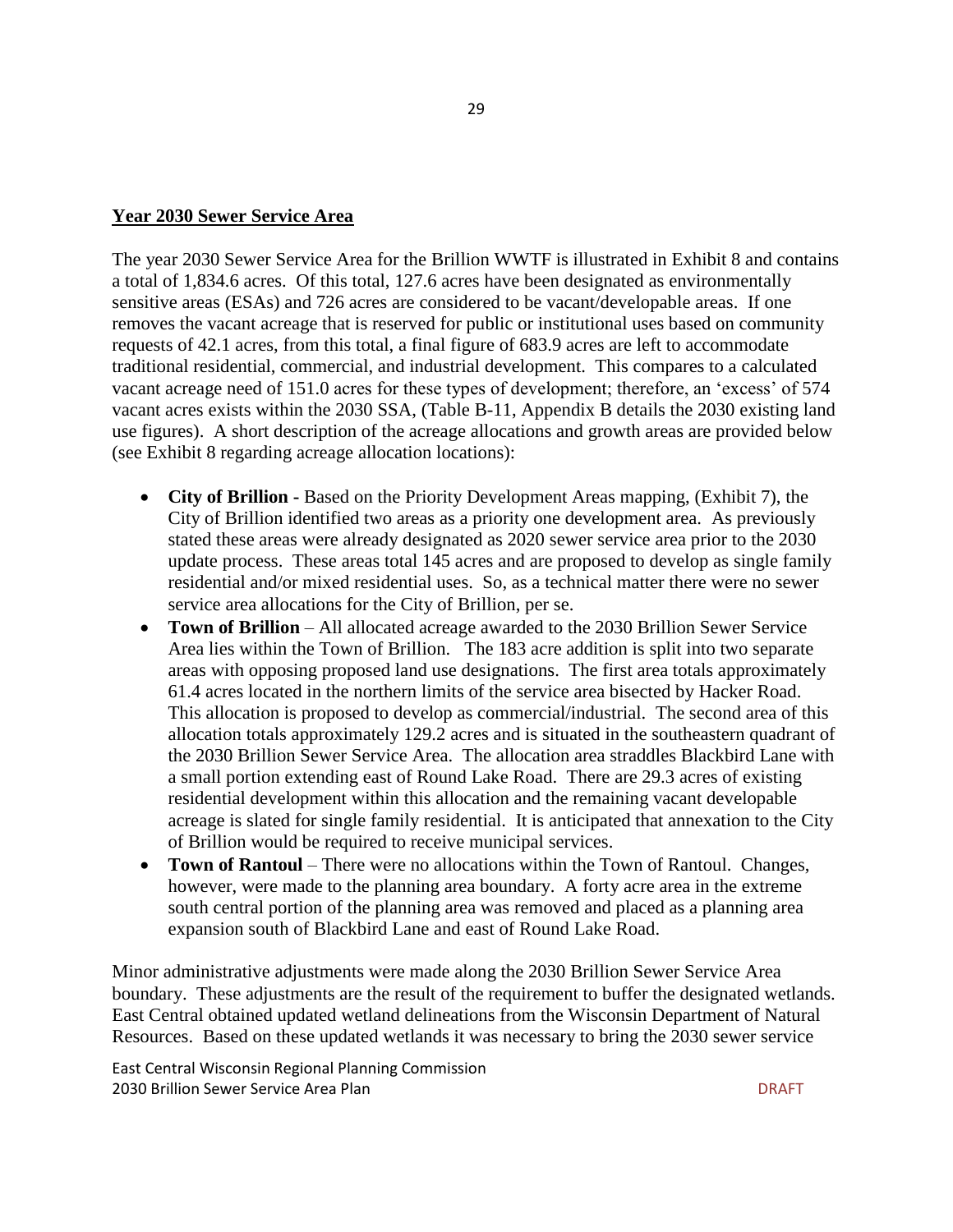area boundary into conformance. In terms of acreage there were 8.3 acres added as a result of the administrative correction and approximately 13.1 acres removed for the same reasons. The final result shows a net decrease of 4.8 acres to the overall 2030 sewer service area boundary.

East Central has long maintained that extensive development between the current sewer service area and planning area boundaries be discouraged. By limiting planned subdivisions in these areas will greatly reduce the cost of retro-fitting utilities as the community expands outward. These recommendations and policies may be found on  $page ##$  referencing Addendum Policy 1.4. This policy targets primarily urbanized developments, however, the Towns of Brillion and Rantoul could well benefit from its stated purpose.

#### **Holding Tank Service Areas**

There are sewage holding tanks and individual on-site septic systems within the 2050 Brillion Planning Area. According to Wisconsin Administrative Code NR113 septic pumpage from these systems are directed to the regional treatment facilities. According to the 2011 Compliance Maintenance Annual Report the Brillion WWTF did not receive any outside septage nor was it requested to do so by private haulers. In addition, large holding tanks exceeding 3,000 gallons per day need a special holding tank service area designation. There are no known large holding tanks present in the 2050 Brillion Planning Area.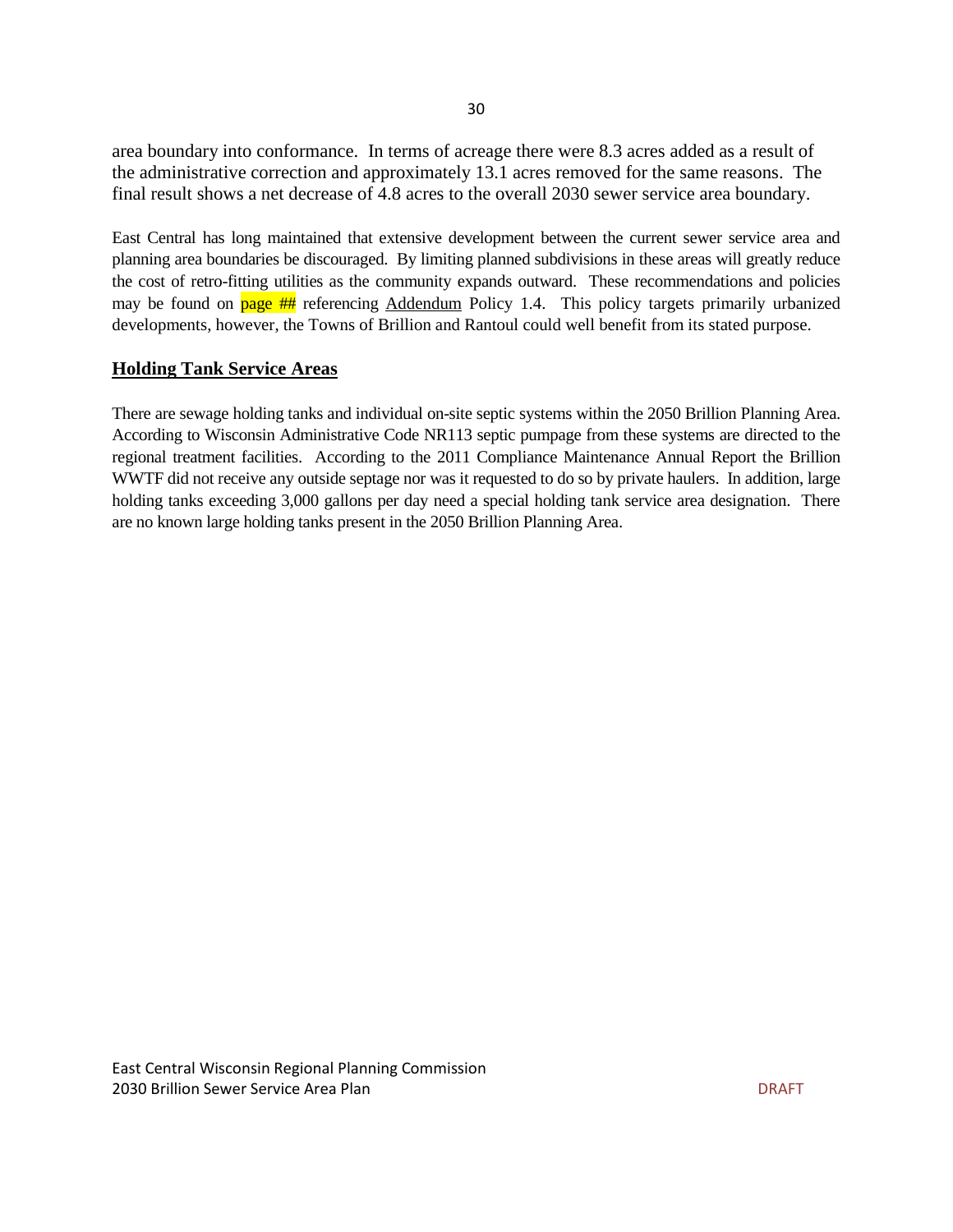**Exhibit #7** Priority Development Areas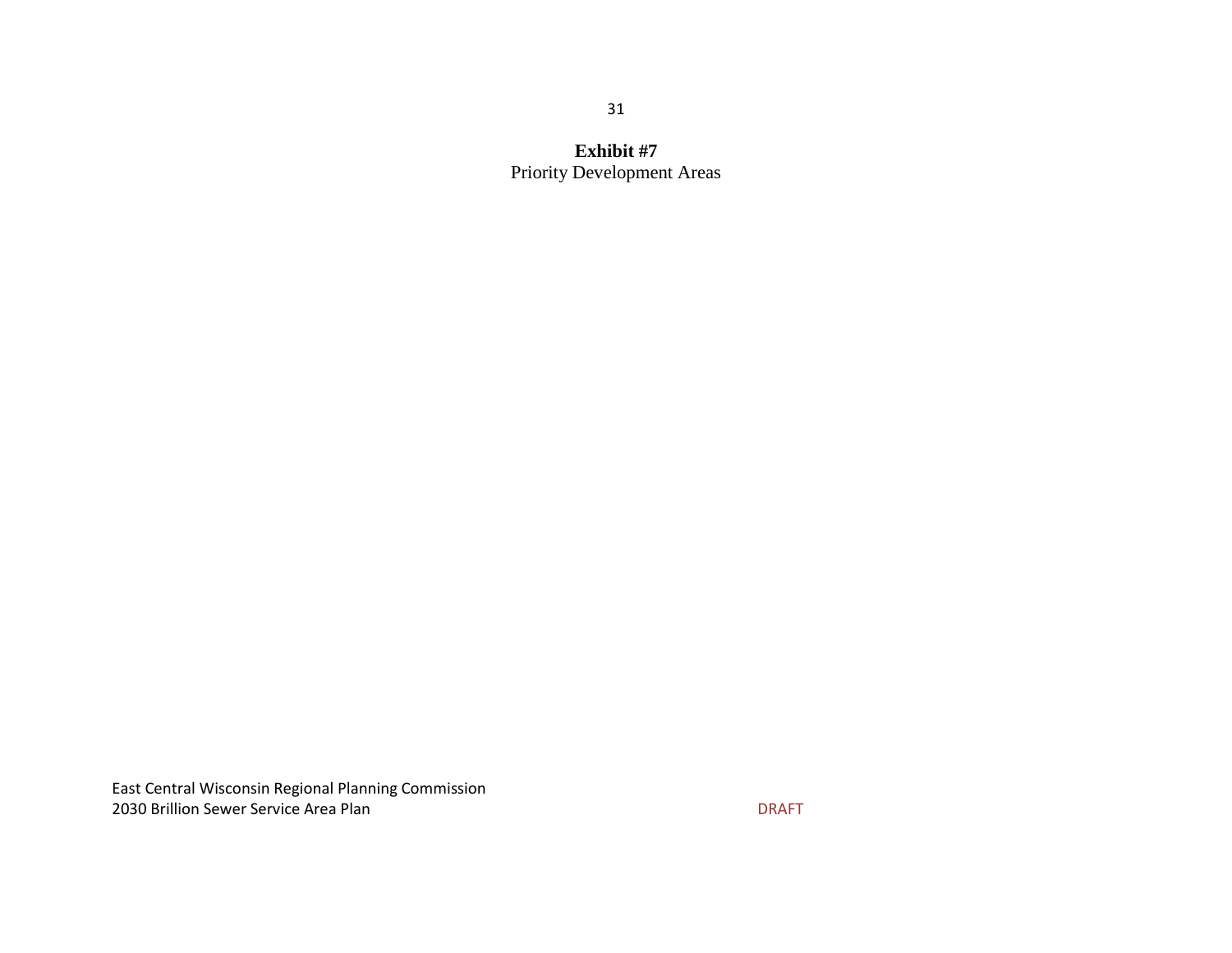Continued urbanization of the Brillion Planning Area will impact surface and groundwater resources. Short term impacts include the increase in surface water runoff and pollutant loadings as well as a reduction in groundwater recharge areas. Long term, cumulative development impacts include the loss of baseflow in streams and enhanced stream flashiness (flooding). The scope of these impacts cannot be precisely determined because specific development characteristics (location, type, density) are unknown. However, it is possible to generally estimate water quality impacts by applying assumptions concerning the nature of future development.

#### **Point Source Water Quality Impacts**

Population growth and commercial / industrial development will increase loadings to the wastewater treatment plant, and ultimately to surface waters of the Brillion Marsh. Without a wastewater engineering assessment it is not possible to analyze specific flows for the different existing land uses and estimate future flows for comparison to treatment plant design capacity. A rough estimate comparing existing average daily flows of current development can be made, (see table 4). Based upon this analysis, the average flows are expected to increase by .175 mgd or 175,000 gallons which is within the design capacity of the current treatment facility.

#### **Non-point Source Water Quality Impacts**

The Brillion Sewer Service Area lies within the North Branch Manitowoc River subwatershed of the Manitowoc River Basin. The diversity of land uses within this watershed may contribute significant amounts of sediment loads, nutrients and other pollutants into the watershed. These loadings are carried via existing ditches, stream corridors and wetland areas found throughout the 2030 Brillion Sewer Service Area. Directly or indirectly, these loadings are ultimately deposited in Lake Michigan.

It is anticipated that surface runoff and pollutant loadings will increase with the forecast growth for the 2030 Brillion SSA. The placement of roads, buildings, parking lots and other large impervious areas increase the amount of water run-off thus carrying organic and inorganic pollutants associated with these land use types. The Department of Natural Resources has general guidelines for estimating unit area loadings of pollutants by land use categories. Within the 2030 Brillion SSA, four pollutants, (sediment, phosphorus, zinc and lead), have been analyzed for eight land use categories. The estimated loadings address both existing and future land uses. The estimates only relate to land uses within the service area with resultant impacts on the local rivers, streams and open water. Specific subwatershed analysis was not performed.

The estimated annual pollutant loadings for the existing development area, (based on 2012 land use), within the 2030 Brillion SSA are listed in Table 5. The land uses within this area consist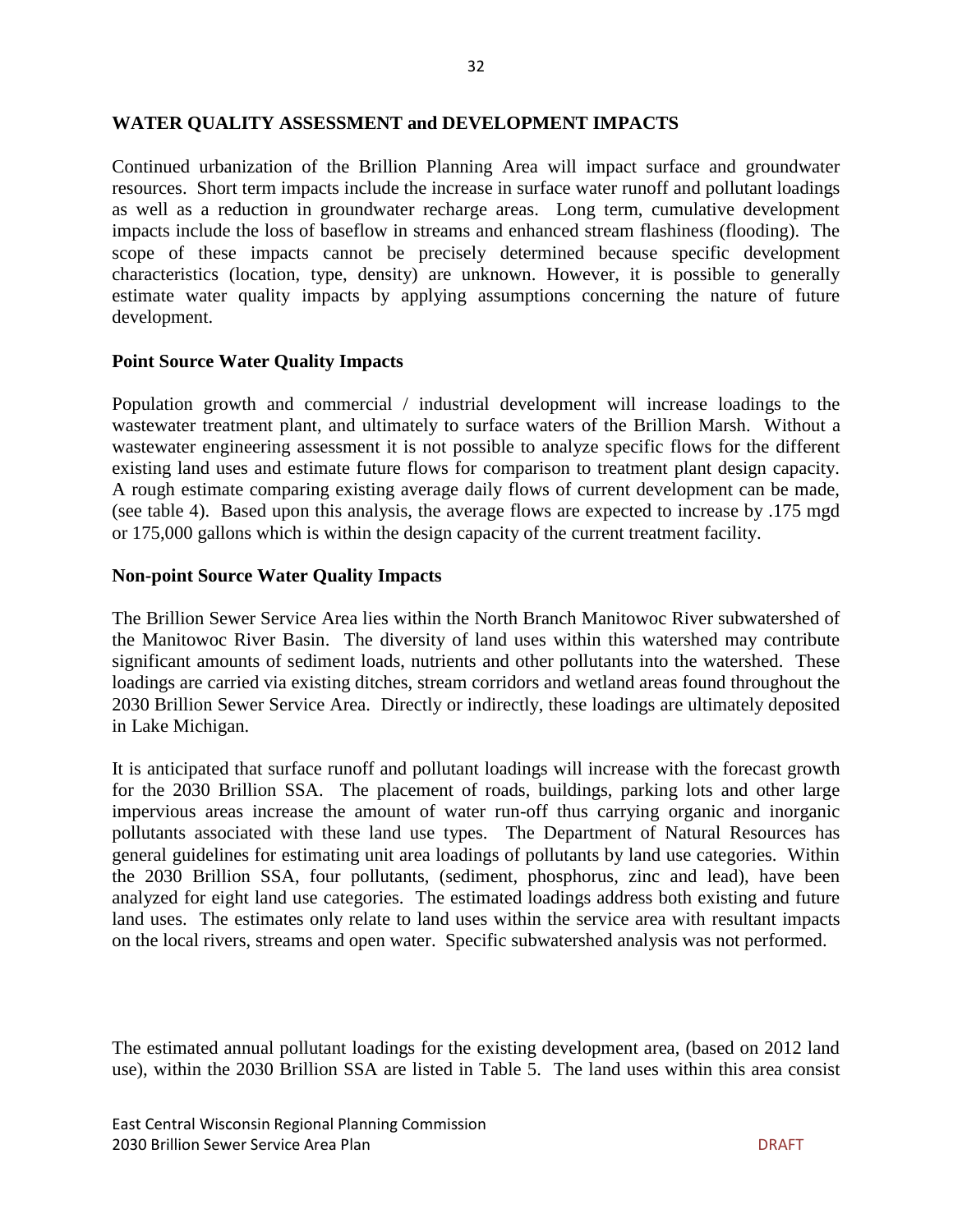primarily of older development with significant infrastructure therefore stormwater mitigation is more difficult and costly in these areas.

Table 6 illustrates the future annual pollutant loadings expected based on the total amounts of development which could occur by 2030 within the Brillion SSA if all the available vacant lands were developed. The pollutant loadings are estimates for the proposed land uses with no significant stormwater mitigation measures or practices adopted. Proposed land uses are shown in Exhibit 9, Year 2030 SSA & Proposed Land Use. Utilization of stormwater detention facilities, site development controls, preservation of green space and other measures can help mitigate urban non-point source impacts on water quality. These loadings can serve as a baseline for proposed areawide stormwater reduction efforts.

#### **Groundwater Impacts**

Increased development of the recharge areas could have long-term impacts on the groundwater recharge. Conversion of rural/agricultural lands to urban uses may impact both the quality and quantity of groundwater as development continues. Groundwater recharge will decrease as areas are paved over or built upon. At the same time, withdrawal of groundwater on a regional basis is likely to increase for domestic, commercial and industrial use.

#### **Water Quality Protection & Stormwater Management**

Cumulative impacts, including loss of base flow in streams from increased development of impervious surfaces and enhanced stream flashiness and the resulting stream bank erosion from alterations to headwaters and tributaries, will occur with full build-out of the sewer service area. Stormwater management actions other than large-scale detention ponds are available for older urban areas such as enhanced street sweeping, comprehensive stormwater management and other nonstructural best management practices.

Stormwater management requirements are incorporated in the City of Brillion's Subdivision Design Ordinance to address run-off and on-site erosion as control measures. This ordinance applies to commercial, industrial and residential development of lands within the corporate limit area. Whether the developments are residential in nature or commercial/industrial construction the City may require storm sewering and/or detention pond construction as part of the stormwater management planning. The 25-year storm is the standard used in determining both pre and post development rates of runoff. Stormwater management plans for stormwater facilities require the implementation of the Wisconsin Construction Best Management Practices to address water quality and water quantity issues.

East Central recommends receipt of preliminary subdivision plats for review for a conformance check with the sewer service area and water quality plan. Recommendations would be made for final plat approval based on water quality, stormwater management, environmental and cultural resource concerns.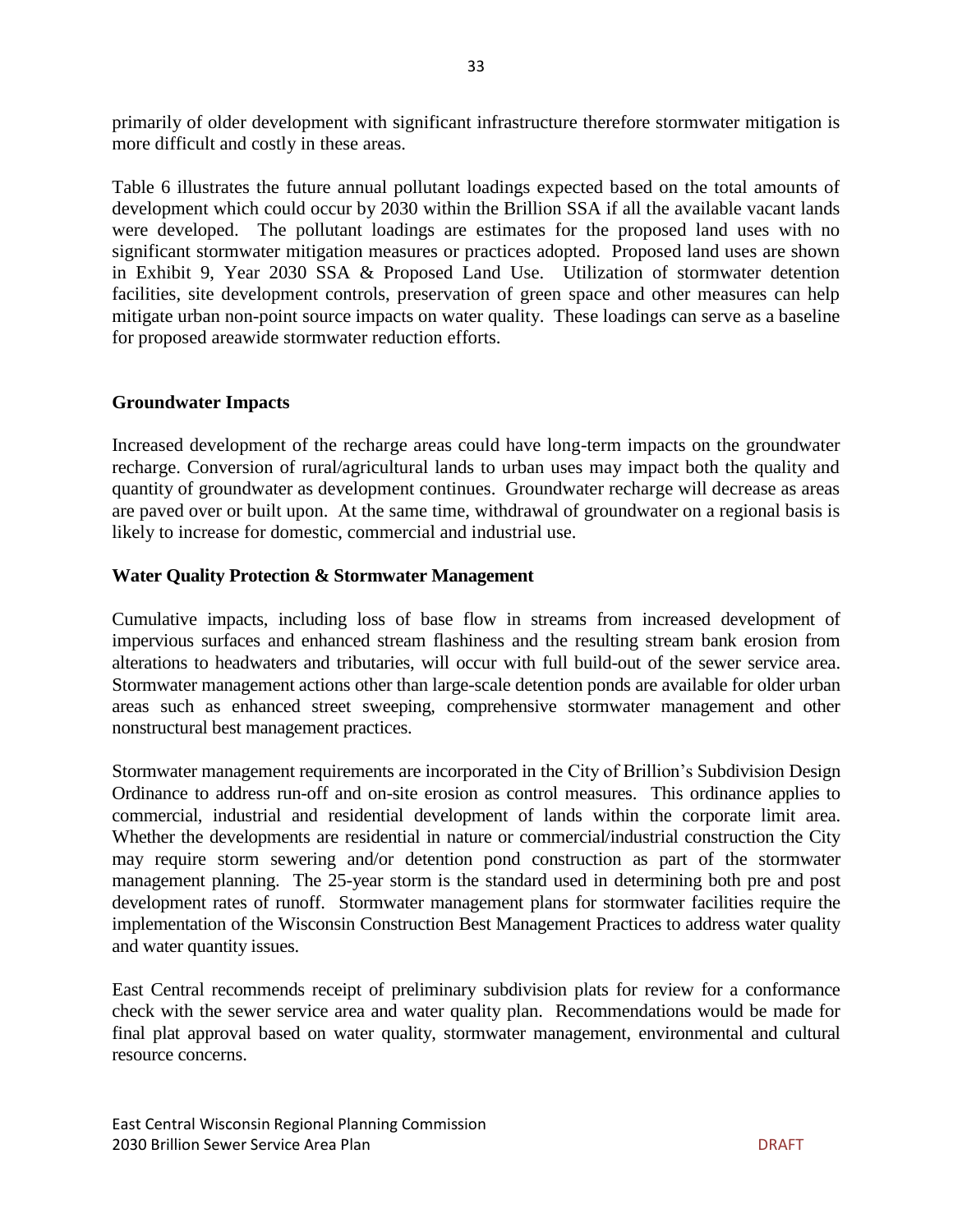East Central also provides mandatory sewer extension review comments. Where sanitary sewer extensions are proposed in mapped environmentally sensitive areas or on other lands whose physical characteristics indicate susceptibility to erosion or flooding, or where development of such lands is likely to impair surface or groundwater quality or uses, East Central may identify mitigating conditions to be incorporated into the development proposal. East Central may also request the WDNR to attach such conditions to any sewer extension approval for the proposed development. Where the impacts of development pose significant water quality impacts or negatively impact environmentally sensitive areas, the Commission may recommend denial of the proposed extension.

Voluntary preliminary plat review and mandatory sewer extension review are the primary mechanism for service area plan implementation and the attainment of water quality plan objectives.

#### **RECOMMENDATIONS**

- 1. Continue to implement existing plans and programs to control infiltration and inflow to the wastewater treatment plant so as to increase capacity for new developments.
- 2. Monitor new development and loadings to the WWTF in order to determine the appropriate time for the City to initiate facility planning efforts to address potential capacity deficiencies.
- 3. Close coordination for the planning of any sewered development in the transitional areas should be undertaken by the City of Brillion, the Town of Brillion, and the Town of Rantoul.
- 4. Efforts should be made to direct development to areas where sewers are already in place before extending new sewers into undeveloped areas. Efforts should also be made to maximize use of gravity sewers as well as capacity of existing wastewater pumping stations to avoid the capital, operating and maintenance costs associated with constructing new pumping facilities.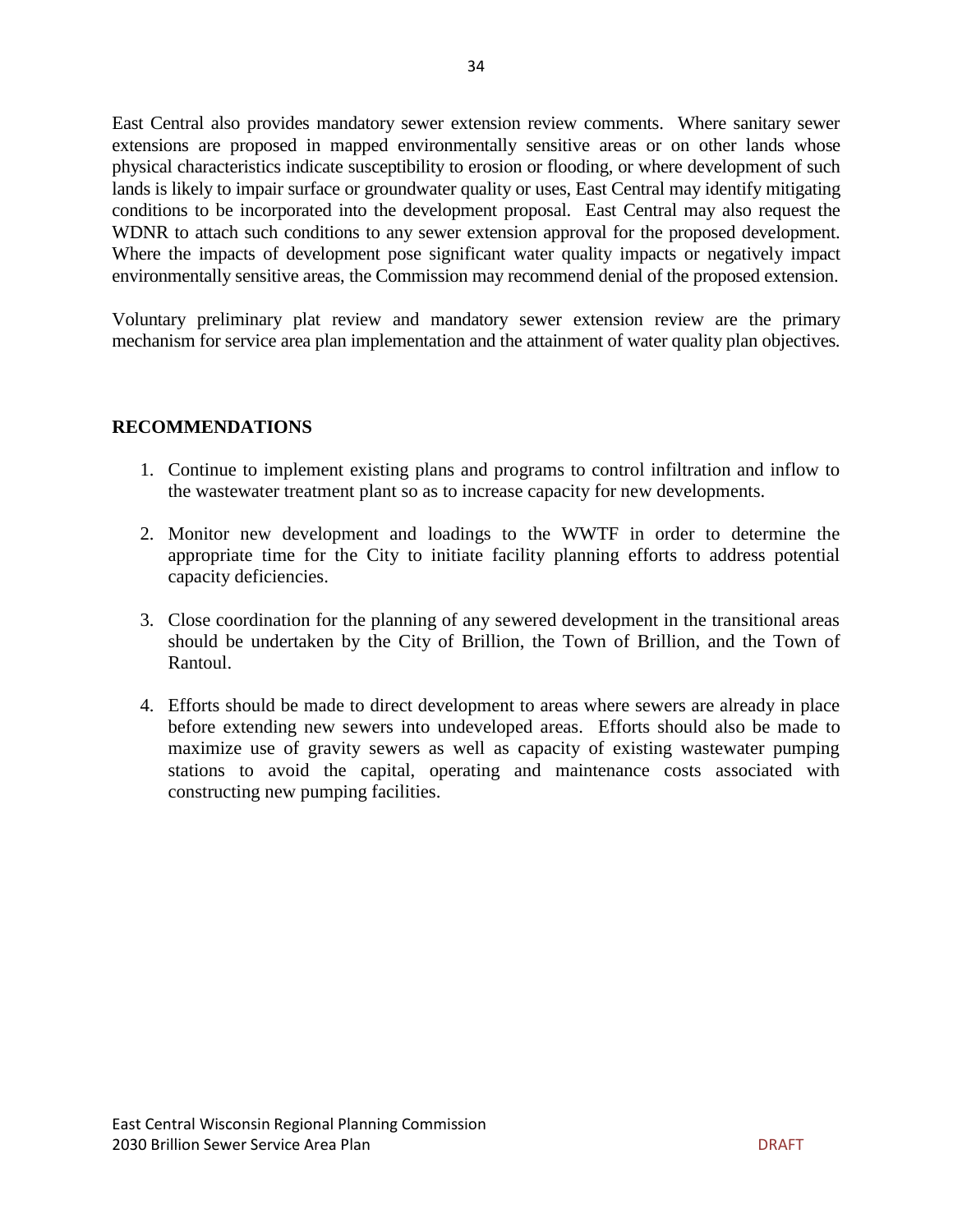5. Environmental conditions in the planning area warrants concern with regard to construction site erosion, destruction of wetlands and impacts on ground and surface water quality. Development should either be directed away from wetlands and areas of steep slopes or appropriate erosion control measures should be applied to minimize the erosion hazard.

#### **PLAN IMPLEMENTATION**

Although sewer service area planning was initiated at the state and federal levels, successful implementation of each plan rests primarily at the local level with some guidance provided by East Central Planning. In the state-approved Areawide Water Quality Management Plan, certain local units of government were assigned water quality-related management functions. Entities with adequate authority to plan, construct, operate and maintain wastewater collection and treatment facilities were designated as management agencies for portions of the planning area within their jurisdictions.

The City of Brillion has been designated as a Class III Designated Management Agency (DMA) to provide wastewater collection and treatment within its planning area. As a Designated Management Agency for wastewater treatment and collection the City should do the following:

- 1. Adopt the Brillion Sewer Service Area Plan;
- 2. Review and update development policies and regulations in light of the sewer service plan and recommendations;
- 3. Submit preliminary land subdivision plats which are proposed to be sewered to the East Central Wisconsin Regional Planning Commission for review for consistency with sewer service area plans for the area;
- 4. Submit sanitary sewer extension requests to the East Central Wisconsin Regional Planning Commission for review for consistency with sewer service area plans prior to being submitted to the WDNR for approval;
- 5. Submit wastewater facilities plan elements and amended plan elements to the East Central Wisconsin Regional Planning Commission for review for consistency with sewer service area plans prior to submittal to the WDNR for approval; and
- 6. Carry out their management responsibilities for treatment facilities and collection systems as specified by state and federal requirements.

Implementation of the SSA Plan relies mainly on local government actions which use the plan recommendations as a guide for the extensions of new sewers to service development. However, ECWRPC plays an advisory role in these decisions in two distinct ways: